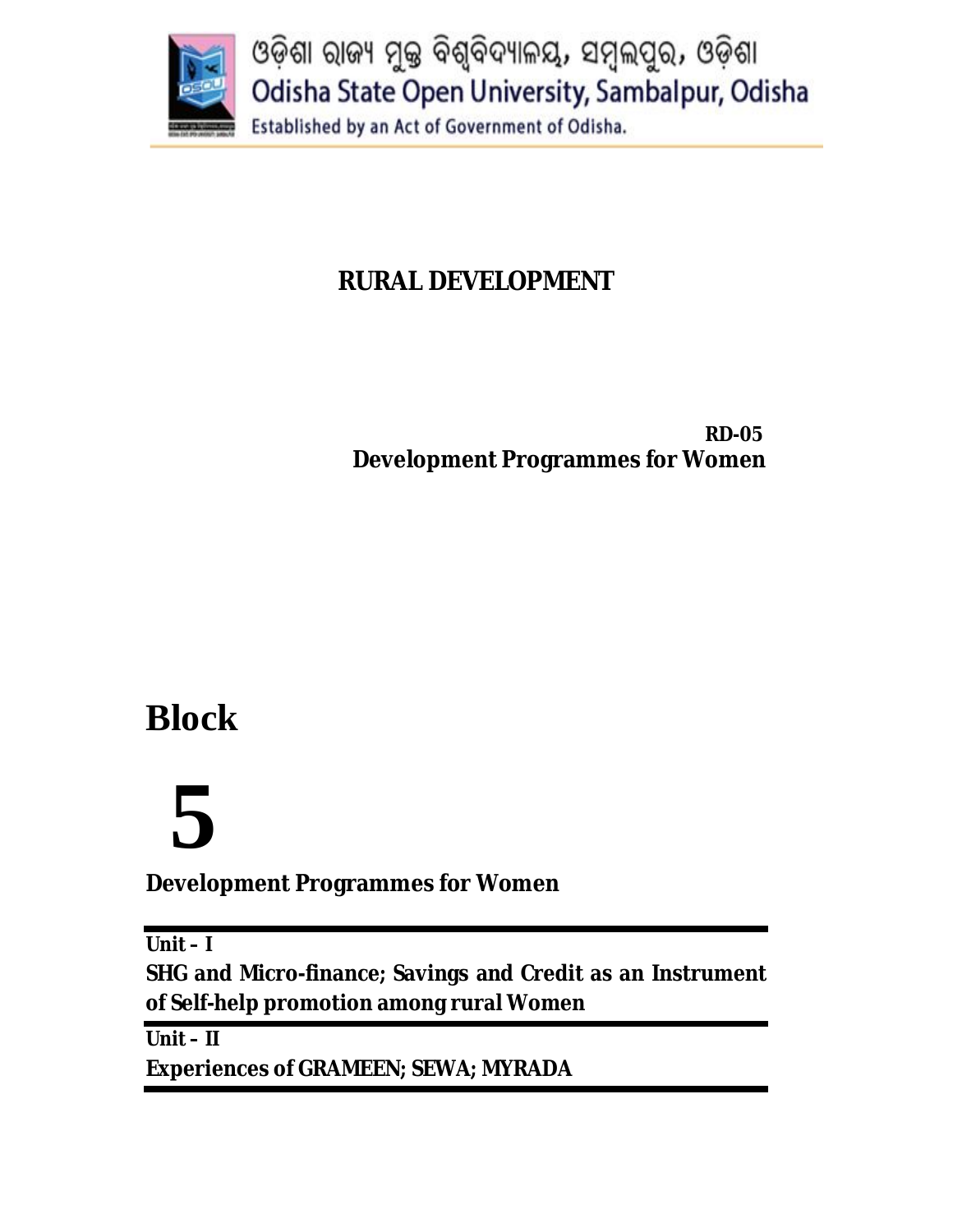|                                                                                                                      | <b>EXPERT COMMITTEE</b>    |                                                                  |  |
|----------------------------------------------------------------------------------------------------------------------|----------------------------|------------------------------------------------------------------|--|
| Sri Jagadananda<br>Ex-State Information Commissioner, Odisha<br>Mentor and co - founder, CYSD<br>Bhubaneswar, Odisha |                            | (Chairman)                                                       |  |
| Dr. Sruti Mohapatra<br>Chief Executive,<br>State Disability Information and Resource Centre<br>Bhubaneswar, Odisha   |                            | (Member)                                                         |  |
| Dr. Dharmabrata Mohapatra<br>Head, PG Dept. of Rural Development,<br>Ravenshaw University, Cuttack, Odisha           |                            | (Member)                                                         |  |
| Dr. M.G.Bage<br>Associate Professor, Dept. of Rural Development,<br>Utkal University, Bhubaneswar, Odisha            |                            | (Member)                                                         |  |
| Ms. Dipti Ray<br>Assistant Professor, Dept. of Rural Management,<br>NISWASS, Bhubaneswar, Odisha                     |                            | (Member)                                                         |  |
| Dr. Rabindra Garada<br>Associate Professor, Dept. of Rural Development,<br>Utkal University, Bhubaneswar, Odisha     |                            | (Special Invitee)                                                |  |
| Dr. S T Rehman<br>Academic Consultant (Rural Development),<br>Odisha State Open University,<br>Sambalpur, Odisha     |                            | (Convenor)                                                       |  |
| <b>RURAL DEVELOPMENT</b>                                                                                             |                            |                                                                  |  |
| Course Writer:                                                                                                       | <b>Course Editor:</b>      |                                                                  |  |
| Dr.Sangita Panda<br>Faculty,<br>Ravenshaw University<br>Cuttack                                                      | Dr.S T Rehman<br>Sambalpur | Academic Consultant (Rural Dev.)<br>Odisha State Open University |  |
|                                                                                                                      |                            |                                                                  |  |

# **Material Production**

# **Dr. Manas Ranjan Pujari**

Registrar

Odisha State Open University, Sambalpur



© OSOU, 2017 *Development Programmes for Women* is made available under a Creative Commons Attribution ShareAlike4.0http://creativecommons.org/licences/by-sa/4.0 Printed by: Shri Mandir Publication, Sahid Nagar, Bhubaneswar.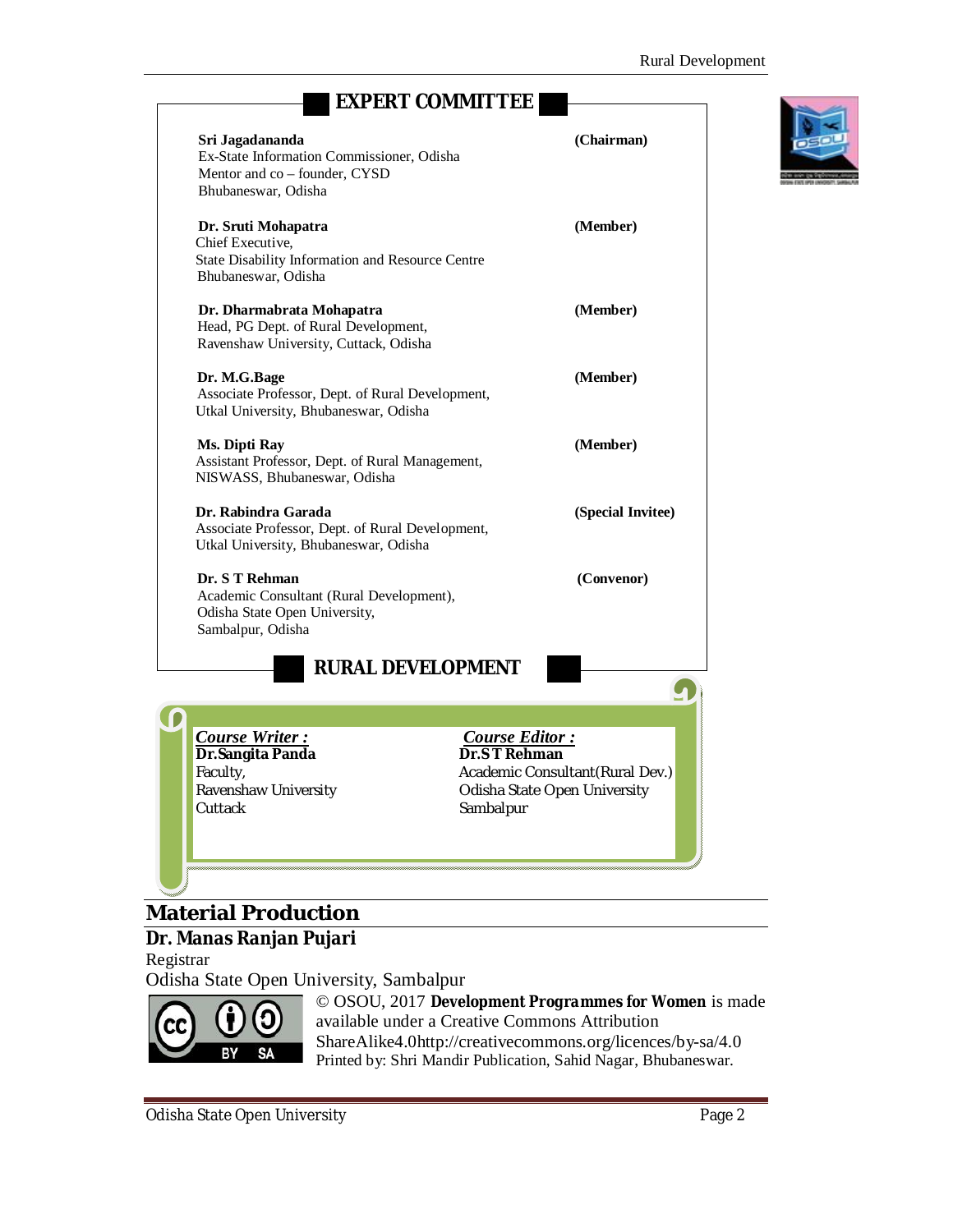# **Unit – I SHG and Micro-finance; Savings and Credit as an Instrument of Self-help promotion among rural Women**

# **Learning Objectives:**

After completion of this unit, you should be able to:

- *Clarify the basic concept of SHGs*
- *Understand the characteristics of the SHGs*
- *Explain the functions of the SHGs*

# **Structure:**

- 1.1 Introduction to Self Help Groups (SHGs)
- 1.2 The Concept of SHG
- 1.3 Characteristics of SHG
- 1.4 Functions of SHG
- 1.5 Benefits of SHG
- 1.6 Basics of Micro-Finance
- 1.7 Let Us Sum Up
- 1.8 References

# **1.1 Introduction to Self-Help Groups (SHGs)**

All over the world there is realization that the best way to tackle poverty and enable the community to improve its quality of life is through social mobilization of poor, especially women into Self help Groups. Ever since Independence, a number of innovative scheme have been launched for the upliftment of women in our country. Indian government has taken lot of initiatives to strengthen the institutional rural credit system and development programmes. However, formal sector credit agencies find it difficult to reach vast majority of rural people. The problem required a complete paradigm shift where the flexible and responsive system meets the needs of the rural poor. Viewing it in the welfare programmes of ninth five year plan and shifting the concept of "development to empowerment" the Indian Government adopted the approach of 'Self Help Groups (SHGs) to uplift the rural poor.

The empowerment of women through Self Help Groups (SHGs) would lead to benefits not only to the individual women and women groups but also for the families and community as a whole through collective action for development. Empowering women

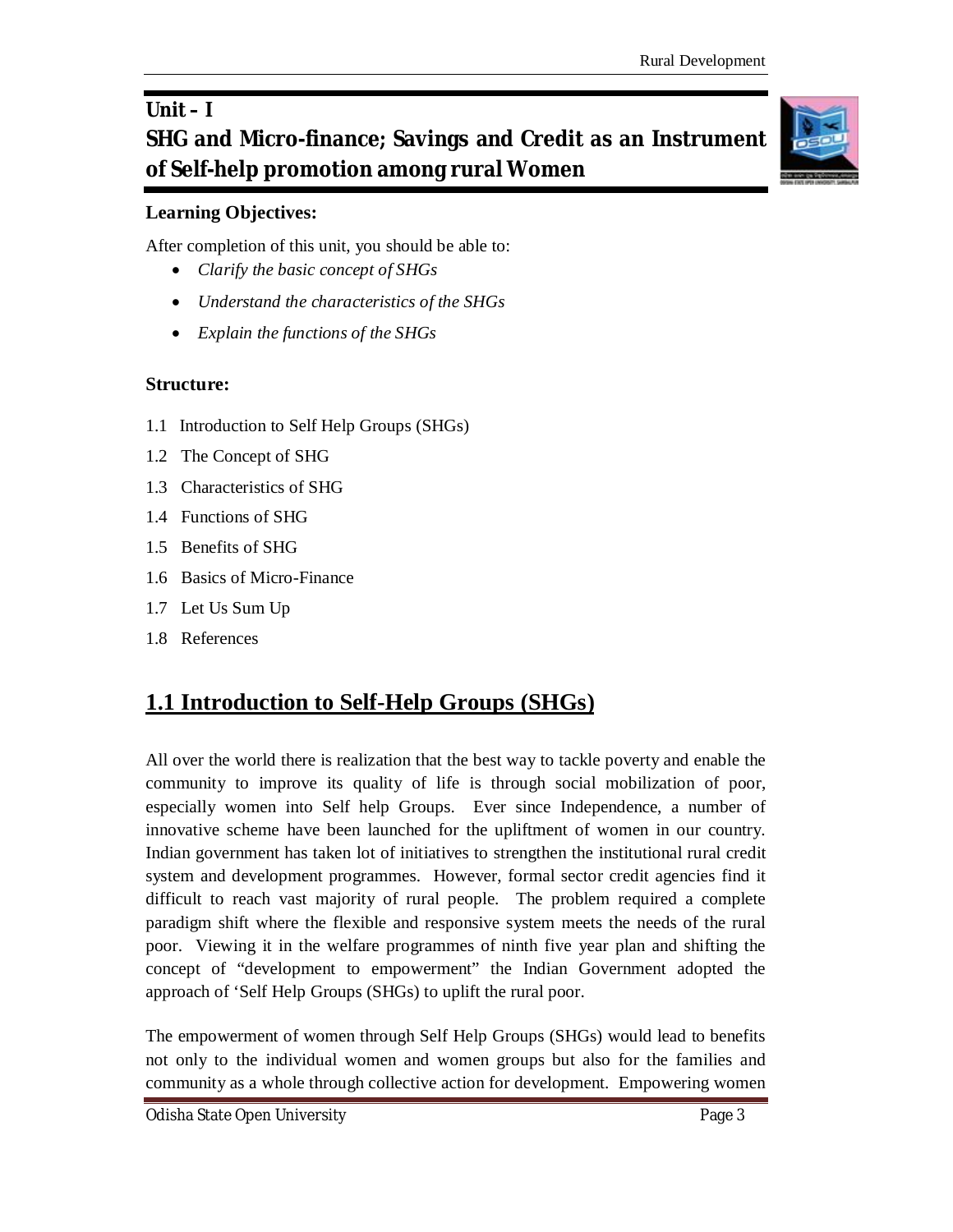not just for meeting their economic needs but also through more holistic social development.



The SHG concept has taken roots in Bangladesh where the SHGs have set up their own Bank by name Bangladesh Gramya Bank. Based on the studies and the results of action research conducted, NABARD developed the SHG – Bank linkage approach as the core strategy that could used by the Banking System in India for increasing their outreach to the poor. At present, there are over 16 lakhs SHGs operating all over the country. In Orissa "Mission Shakti" has been launched on  $8<sup>th</sup>$  March, 2001 by the Chief Minister to give microfinance to one lakh SHGs by March, 2005 for empowerment of women in Orissa. The Govt./NABARD and Mission Shakti Directorate are working hand in hand to ensure participation of poor women in the process of development resulting in creation of a socially vibrant society.

# **1.2 The Concept of SHG :**

A SHG is a group of about 20 people from a homogenous class, who came together for addressing their common problems. They are encouraged to make voluntary thrift on a regular basis. They use this pooled resource to make small interest bearing loans to their members. The process helps them imbibe the essentials of financial intermediation including prioritization of needs, setting terms and conditions and accounts keeping. This gradually builds financial discipline and credit history for them, as the money involved in the lending operations is their own hand earned money saved over time with great difficulty. This is 'warm money'. They also learn to handle resource of a size that is much beyond their individual capacities. The SHG members begin to appreciate that resources are limited and have a cost. Once the groups show this nature financial behaviour, banks are encouraged to make loan to the SHG in certain multiples of the accumulated savings of the SHG. The Bank loans are given without any collateral and at market interest rates. Banks find it easier to lend money to the groups as the members have developed a credit history. 'Cold (outside) money' gets added to the own 'warm money' in the hands of the groups, which hav become structures, which are able to enforce credit discipline among the members. The members have experienced the benefits of credit discipline by being able to save and borrow regularly to decide the terms of loans to their own members. The peer pressure ensures timely repayments and replaces the "collateral" for the bank loans.

#### **1.3 Characteristics of SHGs:**

- The ideal size of an SHG is 10 to 20 members.
- $\triangle$  The group need not be registered.
- From one family, only one member.
- The group consists of either only men or of only women.
- ❖ Women's groups are generally found to perform better.
- Members have the same social and financial background.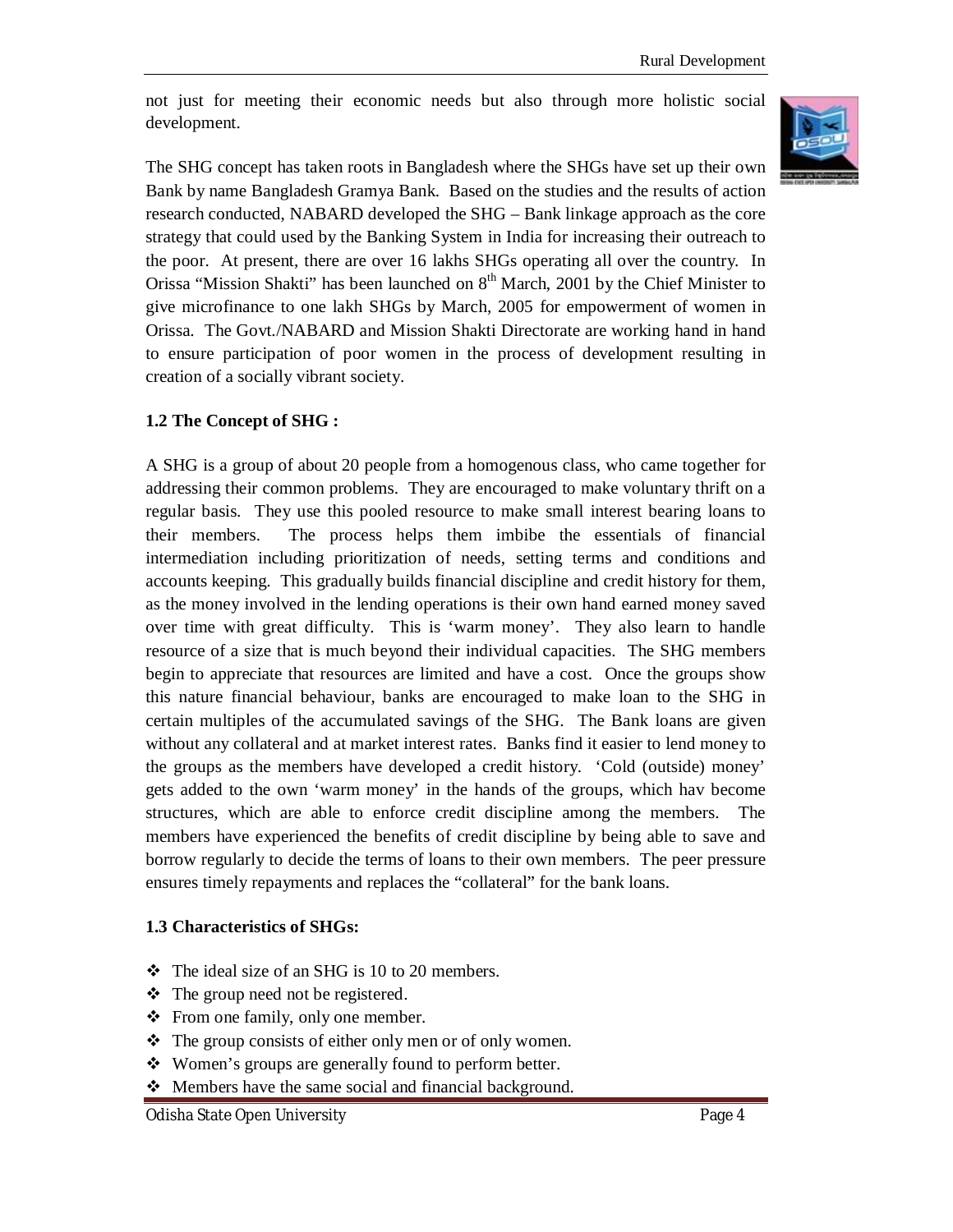- $\triangleleft$  The group should meet regularly.
- ❖ Compulsory attendance.

The SHG selects from among its members a leader called animator. The animator conducts two or three meetings every month. After the group stabilises in management of funds, it gives loan to the members.



# **Book keeping by the SHG :**

It is required that simple and clear books for all transactions is to be maintained.

If no member is able to maintain the books, someone to be engaged by the group for the purpose.

In addition to it,animator can also help.

# **Minutes Book :**

The proceedings of meetings, the rules of the group, names of the members etc. recorded in this group.

# **Savings and Loan Register :**

Shows the savings of members separately and of the group as a whole. Details of individual loans, repayments, interest collected, balance etc. are entered here.

## **Weekly Register :**

Summary of receipts and payments on a weekly basis. Updated every meeting.

## **Members' Passbooks :**

Individual member's passbooks encourage regular savings.

# **1.4 Functions of SHGs :**

# *(a) Savings and Thrift :*

The amount may be small, but savings have to be regular and continuous habit with all the members.

"Savings first – Credit later" should be the motto of every group member.

Group members learn how to handle large amounts of cash through savings. This is useful when they use bank loans.

# *(b) Internal Lending :*

The savings to be used as loans for members.

The purpose, amount, rate of interest, etc. to be decided by the group itself.

Proper accounts to be kept by the SHG.

Opening Savings Bank Account with bank.

Enabling SHG members to obtain loans from banks and repaying the same.

# *(c)Discussing Problems :*

Every meeting, the group will discuss and try to find solutions to the problems faced by the members of the group.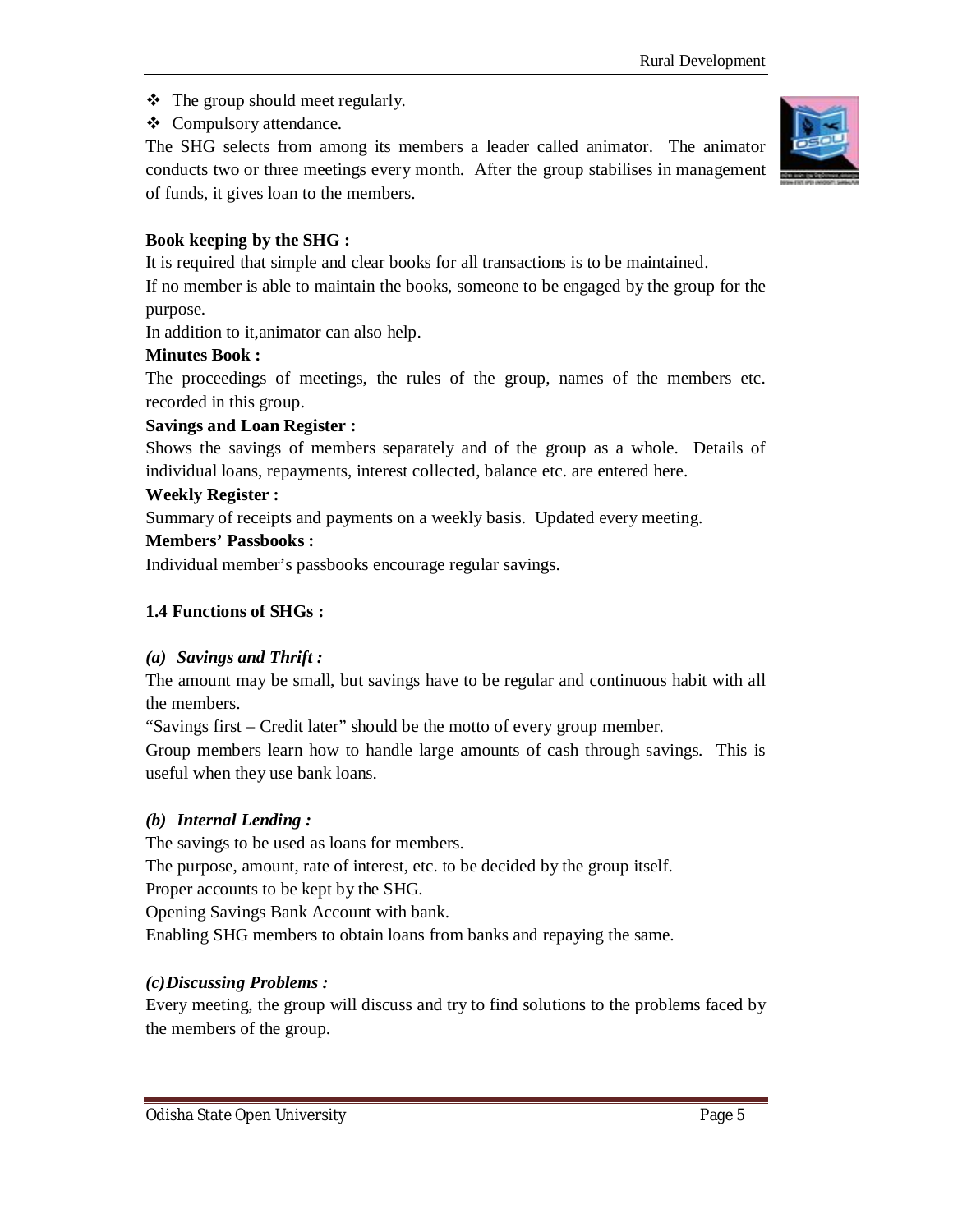# **1.5 Benefits of SHGs :**

# *Promotion of thrift and savings :*

Most SHG programmes insist on regular savings – a fixed small amount. Such compulsory savings lead to accumulation of big funds.

# *Improved Loan recoveries :*

The peer pressure based on joint liability brings about a remarkable improvement in loan recoveries, leading to improved loan recycling and continued access to borrowings.

# *Cost efficiency, better access to institutional credit :*

SHG can help rural women gaining better access to formal institutions of credit.

Besides, there credit related benefits there are other benefits, which help the larger society. They can be summarised in brief as follows:-

SHGs, being people centered organisations, can take up various development activities in the area of education, water supply, environment, sanitation, road access, electric power and so on.

As most SHGs are women centered, they can help ensure gender equality. The women's empowerment through SHGs would lead to benefits not only for the women but also for the family and the larger community.

SHGs can help implement income generation programmes by collectively addressing entrepreneurial problems such as providing funds, improving production and marketing facilities and in obtaining better terms through their collective bargaining strength etc.

# **1.6 Basics of Micro-Finance:**

The Indian state has been conceptualised as a 'Welfare State' implying that it understands providing a good life to all its citizens as its responsibility. Also recognising the fact that the Indian population largely inhabits rural areas, special measures have been undertaken to ensure a proper development of these. Microfinance provides credit support in small doses along with training and other related services to people who are resources – poor but who are able to undertake economic activities.

Microfinance is defined as the provision of thrift, financial services, primarily savings and credit to poor households that would fail to provide collateral required for getting a loan from a formal banking system. Microfinance operates on the principle of joint responsibility and liability for loans enhance accountability among members of a group formed for the purpose of microfinance. The Bangladesh Grameen Bank (BGB), founded by Prof. Muhammad Yunus is responsible for popularising the concept of microfinance.

Several models of microfinance exist based on the mode of operation as adopted by a programme. The SHG model is the basic model that includes organising people into

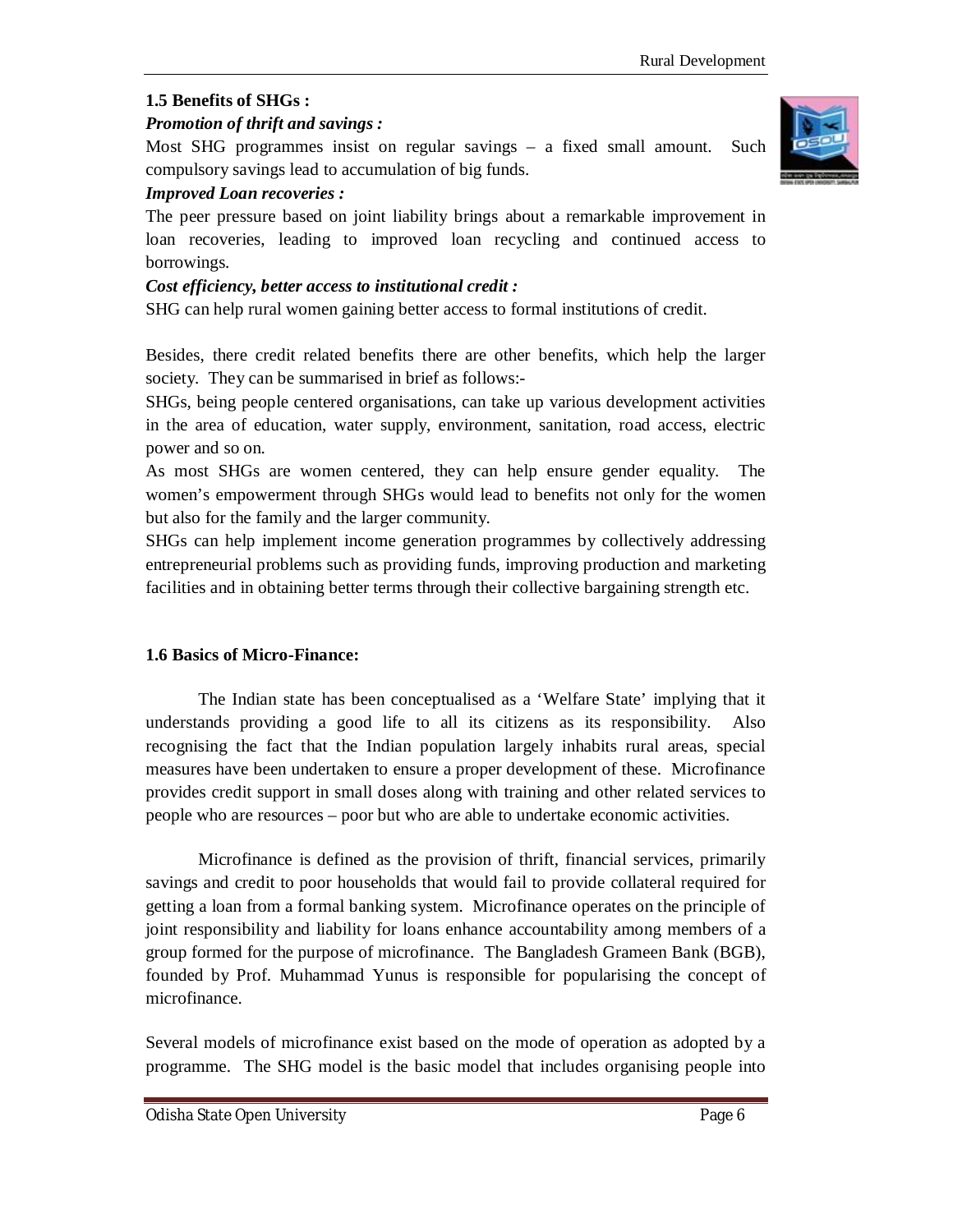small groups of  $15 - 25$  and is generally promoted among women. Microfinance programmes that include lending credit to poor women, SHGs have come to the forefront of women's empowerment. There is worldwide enthusiasm regarding microfinance through SHGs for women's empowerment and reducing poverty among the poor women.



Banks have accepted microfinance as normal and sustainable banking business operated at market rates of interest. Based on the study findings, NABARD launched the SHG – Bank linkage programme on pilot basis in Feb, 1992. The RBI based on its working group recommendations in 1994, issued a policy circular to banks to adopt this innovative approach. The SHG Bank linkage involves having the group save, and then linking it to a bank. Both the leader and the members are responsible for repayments. When bank officers are satisfied with the SHG loan performance members could get 4 times the funds collected through SHG deposits.

Microfinance scheme has made steady progress. At present, 560 banks, including 48 commercial banks, 196 RRBs and 716 cooperative banks are actively involved in the operation of the programme.

Microfinance is facing some problems. Measures should therefore be initiated to strengthen it. Projects and programmes should be made economically viable. What is more, we have to increase the credit absorptive capacity of the rural areas. Provision of marketing facilities is also important. Need based training and exposure for the bank personnel is important.

Strict repayment requirements may not be desirable. There should be flexibility in the repayment of individual loans from banks. A well conceived scheme like microfinance needs to be effectively implemented by banks.

# **1.7 Let Us Sum Up:**

The positive impact of SHGs on poor in providing them access to resources, economic choices, social strength, and control over their own lives, functional literacy and an empowering climate is obvious. What is not so obvious is the fact that there are limitations to up scaling the process to reach more poor. The process of formation of groups, stabilising them and linking them is time and cost consuming and painstaking. Dedicated voluntary organisations, with motivated and skilled manpower are a dire necessity in this effort. Dealing with poverty alleviation the SHG linkage model would demand mobilisation of massive resources, both financial and human. But when the numbers go up substantially, quality of group could suffer.

SHGs in themselves are not free from discrimination against the poor. The upper strata of poor could prevent those in the lower strata from joining their groups, deny access to credit prevent participation in the decision – making process and exploit the groups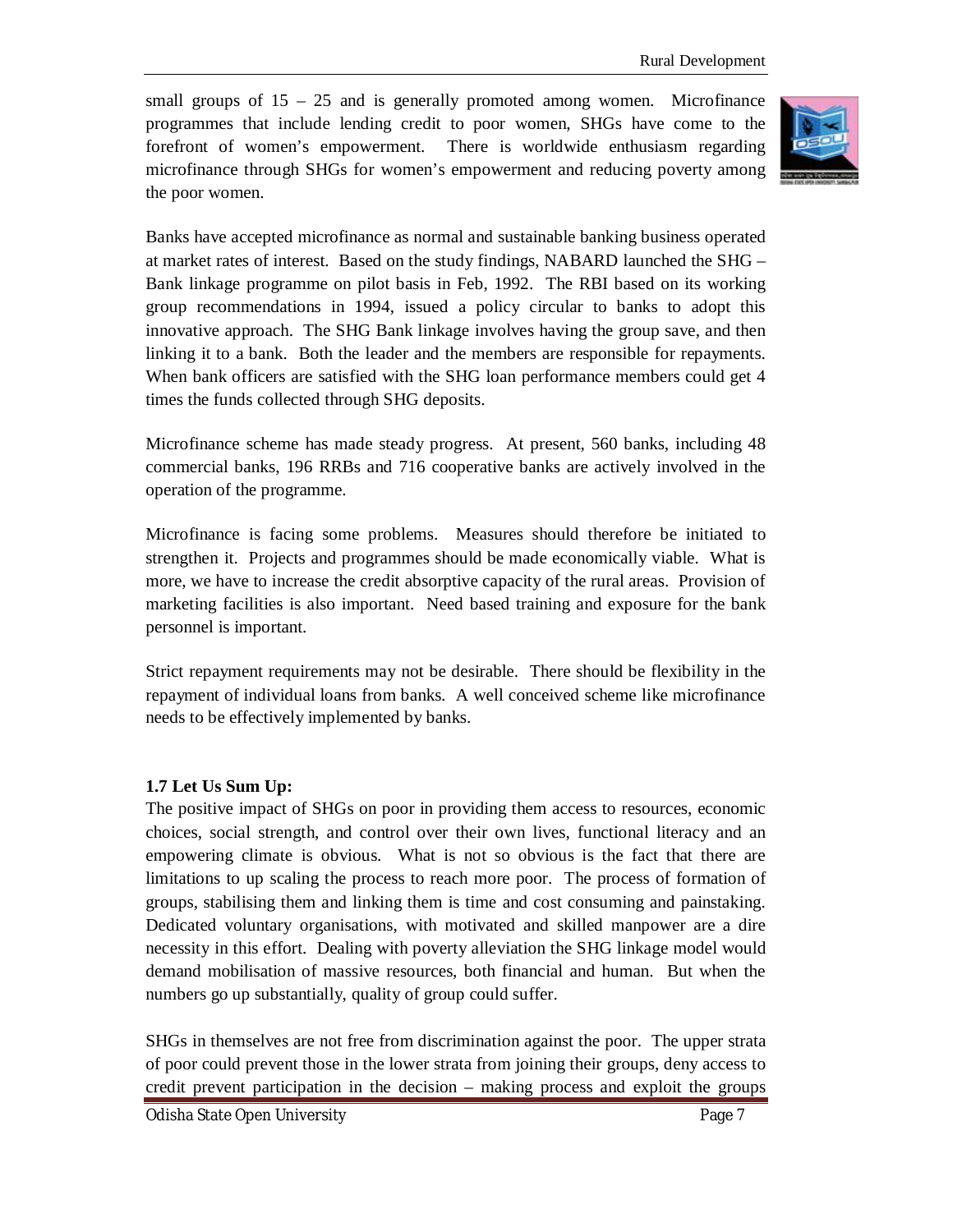strength for the benefit of a few stronger members. Vigilance among all the members, inculcation of proper group process practices at the formation stage, periodic selfmonitoring by the groups and rotation of leadership responsibilities would go a long way in avoiding occurrence of problems of the types referred to.



In spite of the apparent success of the concept, still many bankers are yet to whole – heartedly support the groups with credit. The deep rooted traditional mindset of banks which views poor, as credit risks, is difficult to change. Considerable efforts aimed at attitudinal change in bankers are necessary. Thus a critical element in expanding SHG movement is that of resources from the banking sector and hence changing the banker's attitude should be a matter of priority.

SHGs are held in high esteem on account of what they have so far successfully demonstrated. They are sought to be invested with magical properties of changing the face of the country. This is largely euphoria born out of initial success. The potential of this movement to usher in higher order change in the lives of poor must be recognised. SHGs would be effective to the extent the stake holders allow it to be. SHGs could not be more effective than the people who are behind it. Emphasis must be focused in various programmes to change the patriarchal system which still control and keep the women away from involvement and decision making.

# **1.8 References:**

- Chaudhari, B. (Ed); Tribal Development in India, Problems and Prospects, Delhi: Inter-India Publications, 1982.
- Chaurasia, B.P., *Scheduled Castes and Scheduled Tribes*, Allahabad: Chugh Publications, 1990.
- " Freeman, James, M., *Untouchable,* London: George Allen & Unwin, 1979.
- Pati, R.N. and Jena, B.; Tribal Development in India, Nes\* Delhi: Ashish Publishing House, 1989.
- Raha M.K. and 'Coomar, P.C. (eds); Tribal India Vol I 4 II, New Delhi : Gian Publishing House, 1989.
- Roy, Ramashray, and Singh V.B., *Between Two Worlds: A Study of Harijan Elites* Delhi: Discovery Publishing House, 1987.
- Saksena, H.S., *Safeguards for Scheduled .Castes and Tribes*, New Delhi: Uppal Publishing House, 1981.
- Singh, K.S.; Tribal Society in India, Delhi: Manohar. 1985.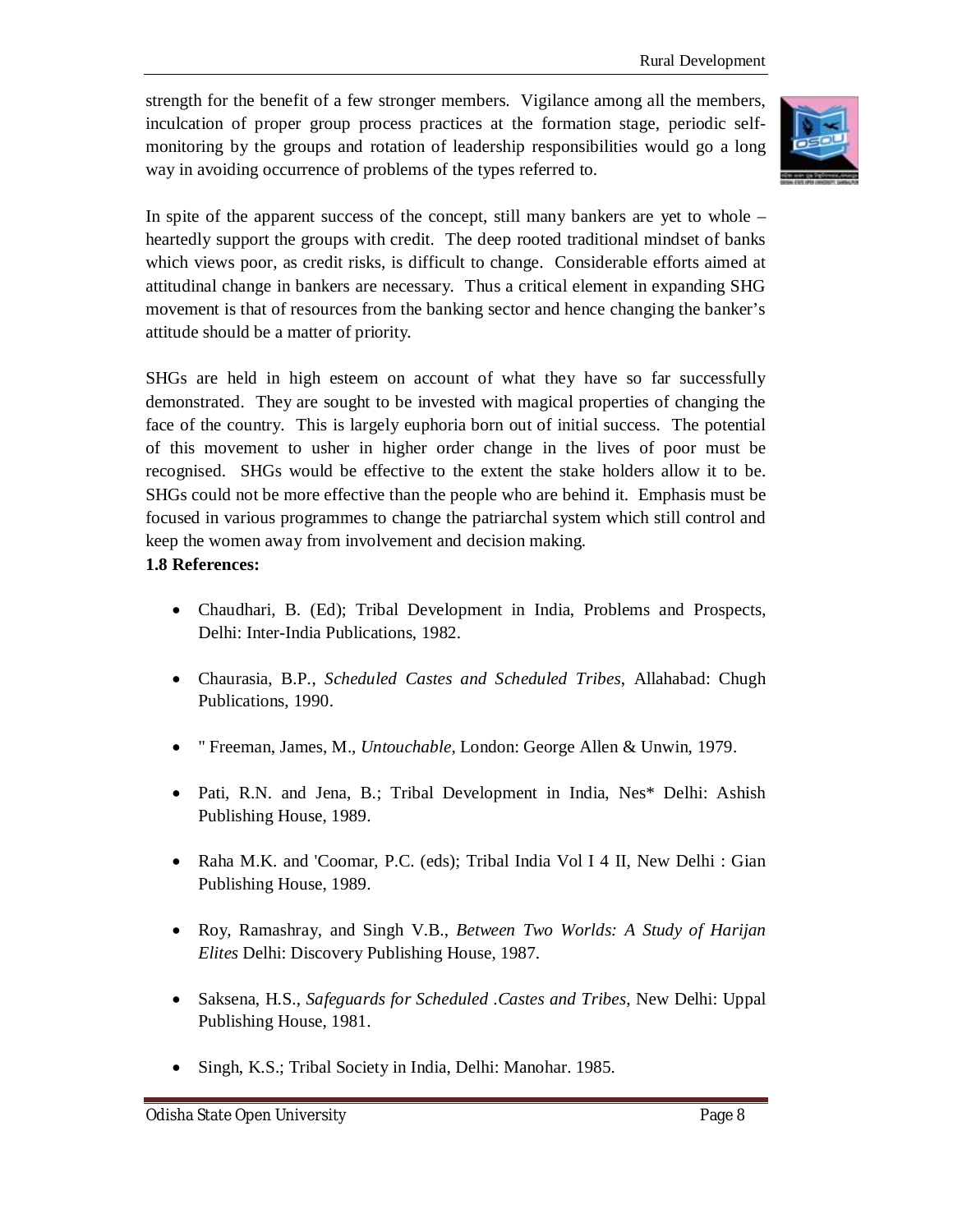# **Unit – II Experiences of GRAMEEN; SEWA; MYRADA**

# **Learning Objectives:**

After completion of this unit, you should be able to:

- *Clarify the basic concept of Grameen Bank ,Micro Credit,SEWA and MYRADA*
- *Understand the applications of Grameen Bank, Micro Credit, etc.*
- *Explain the economic advantages of Grameen Bank*

# **Structure:**

- 2.1. Introduction to Grameen Bank
- 2.2 History of Grameen Bank
- 2.3 Funding
- 2.4 Application of Micro-Credit
- 2.5 Grameen Bank Building in Dhaka
- 2.6 Village Phone Programme
- 2.7 Grameen Bank's perception of people with economic disadvantages
- 2.8 Related ventures
- 2.9 Criticism
- 2.10 Representation in other media
- 2.11 SEWA (Self Employed Women's Association)
- 2.12 MYRADA
- 2.13 Let Us Sum Up
- 2.14 Suggested Readings and References

# **2.1. Introduction to Grameen Bank:**

The **Grameen Bank** is a microfinance organisation and community development bank founded in Bangladesh. It makes small loans (known as microcredit or "grameen credit")<sup>[5]</sup> to the impoverished without requiring collateral.

Grameen Bank originated in 1976, in the work of Professor Muhammad Yunus at University of Chittagong, who launched a research project to study how to design a credit delivery system to provide banking services to the rural poor. In October 1983 the Grameen Bank was authorised by national legislation to operate as an independent bank. In 1998 the Bank's "Low-cost Housing Program" won a World Habitat Award. In 2006, the bank and its founder, Muhammad Yunus, were jointly awarded the Nobel Peace Prize.<sup>[6]</sup>

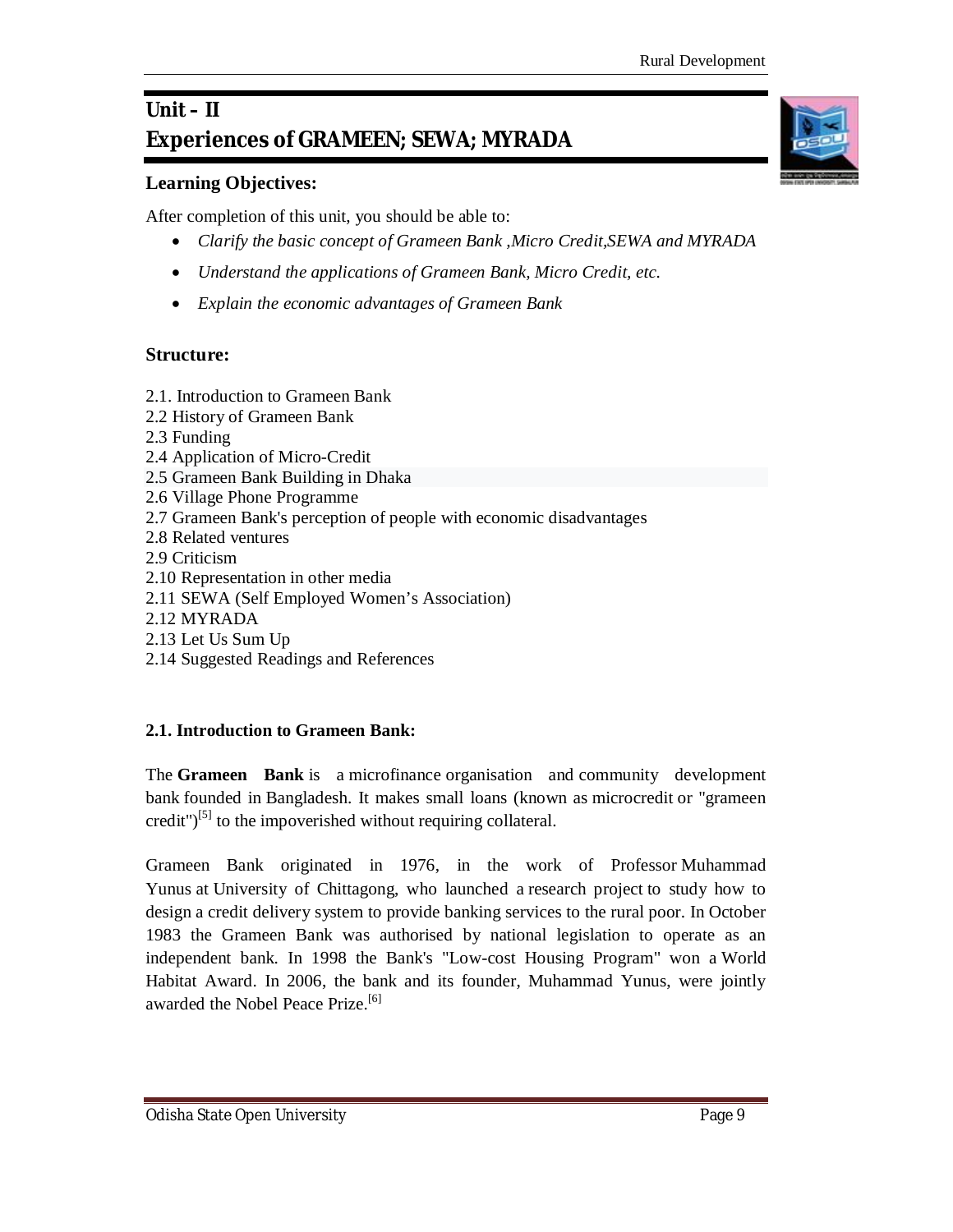# **2.2 History of Grameen Bank:**

Muhammad Yunus was inspired during the Bangladesh famine of 1974 to make a small loan of US\$27 to a group of 42 families as start-up money so that they could make items for sale, without the burdens of high interest under predatory lending.<sup>[7]</sup> Yunus believed that making such loans available to a larger population could stimulate businesses and reduce the widespread rural poverty in Bangladesh.



Nobel Laureate & the bank's founder, Muhammad Yunus, developed the principles of the Grameen Bank from his research and experience. *Grameen Bank* is for "Rural" or "Village" Bank.<sup>[8]</sup> He began to expand microcredit as a research project together with the Rural Economics Project at Bangladesh's University of Chittagong to test his method for providing credit and banking services to the rural poor. In 1976, the village of Jobra and other villages near the University of Chittagong became the first areas eligible for service from Grameen Bank.<sup>[9]</sup> Proving successful, the Bank project, with support from Bangladesh Bank, was extended in 1979 to the Tangail District (to the north of the capital, Dhaka).<sup>[9]</sup> The bank's success continued and its services were extended to other districts of Bangladesh.

By a Bangladeshi government ordinance on 2 October 1983, the project was authorised and established as an independent bank.<sup>[9]</sup> Bankers Ron Grzywinski and Mary Houghton of Shore Bank, a community development bank in Chicago, helped Yunus with the official incorporation of the bank under a grant from the Ford Foundation.<sup>[10]</sup> The bank's repayment rate suffered from the economic disruption following the 1998 flood in Bangladesh, but it recovered in the subsequent years. By the beginning of 2005, the bank had loaned over USD 4.7 billion<sup>[11]</sup> and by the end of 2008, USD 7.6 billion<sup>[12]</sup> to the poor.

In 2011, the Bangladesh Government forced Yunus to resign from Grameen Bank, saying that at age 72, he was years beyond the legal limit for the position.<sup>[13]</sup>

As of 2017, the Bank had about 2,600 branches and nine million borrowers, with a repayment rate of 99.6%. 97% of the borrowers were women. The Bank has been active in 97% of the villages of Bangladesh.<sup>[14][15]</sup> Its success has inspired similar projects in more than 40 countries around the world, including a World Bank initiative to finance Grameen-type schemes.<sup>[16]</sup>

Grameen Bank is now expanding into wealthy countries, as well. As of 2017, Grameen America had 19 branches in eleven US cities. Its nearly 100,000 borrowers were all women. $[14]$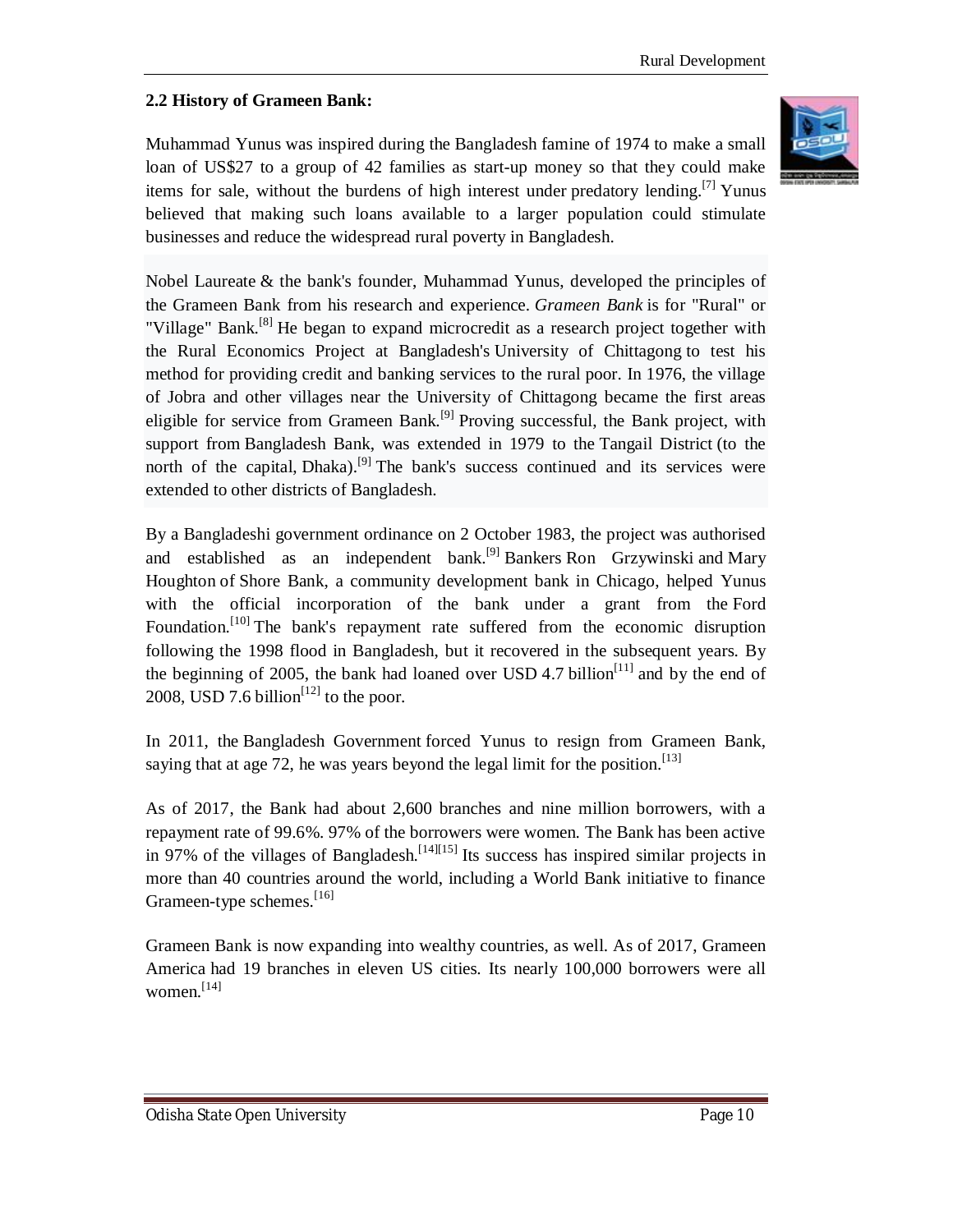# **2.3 Funding:**

The bank has gained its funding from different sources, and the main contributors have shifted over time. In the initial years, donor agencies used to provide the bulk of capital at low rates. By the mid-1990s, the bank started to get most of its funding from the central bank of Bangladesh. More recently, Grameen has started bond sales as a source of finance. The bonds are implicitly subsidised, as they are guaranteed by the Government of Bangladesh, and still they are sold above the bank rate.<sup>[17]</sup> In 2013, Bangladesh parliament passed 'Grameen Bank Act' which replaces the Grameen Bank Ordinance, 1983, authorising the government to make rules for any aspect of the running of the bank. $\left[1\right]$ 

# **2.4 Application of Micro-Credit:**

Grameen Bank is founded on the principle that loans are better than charity to interrupt poverty: they offer people the opportunity to take initiatives in business or agriculture, which provide earnings and enable them to pay off the debt.

The bank is founded on the belief that people have endless potential, and unleashing their creativity and initiative helps them end poverty.<sup>[5]</sup> Grameen has offered credit to classes of people formerly underserved: the poor, women, illiterate, and unemployed people. Access to credit is based on reasonable terms, such as the group lending system and weekly-instalment payments, with reasonably long terms of loans, enabling the poor to build on their existing skills to earn better income in each cycle of loans.<sup>[5]</sup>

Grameen's objective has been to promote financial independence among the poor. Yunus encourages all borrowers to become savers, so that their local capital can be converted into new loans to others. Since 1995, Grameen has funded 90 percent of its loans with interest income and deposits collected, aligning the interests of its new borrowers and depositor-shareholders. Grameen converts deposits made in villages into loans for the more needy in the villages (Yunus and Jolis 1998).<sup>[18]</sup>

It targets the poorest of the poor, with a particular emphasis on women, who receive 95 percent of the bank's loans. Women traditionally had less access to financial alternatives of ordinary credit lines and incomes. They were seen to have an inequitable share of power in household decision making. Yunus and others have found that lending to women generates considerable secondary effects, including empowerment of a marginalised segment of society (Yunus and Jolis 1998), who share betterment of income with their children, unlike many men. Yunus claims that in 2004, women still have difficulty getting loans; they comprise less than 1 percent of borrowers from commercial banks (Yunus 2004). The interest rates charged by microfinance institutes including Grameen Bank is high compared to that of traditional banks; Grameen's interest (reducing balance basis) on its main credit product is about 20%.<sup>[19]</sup>

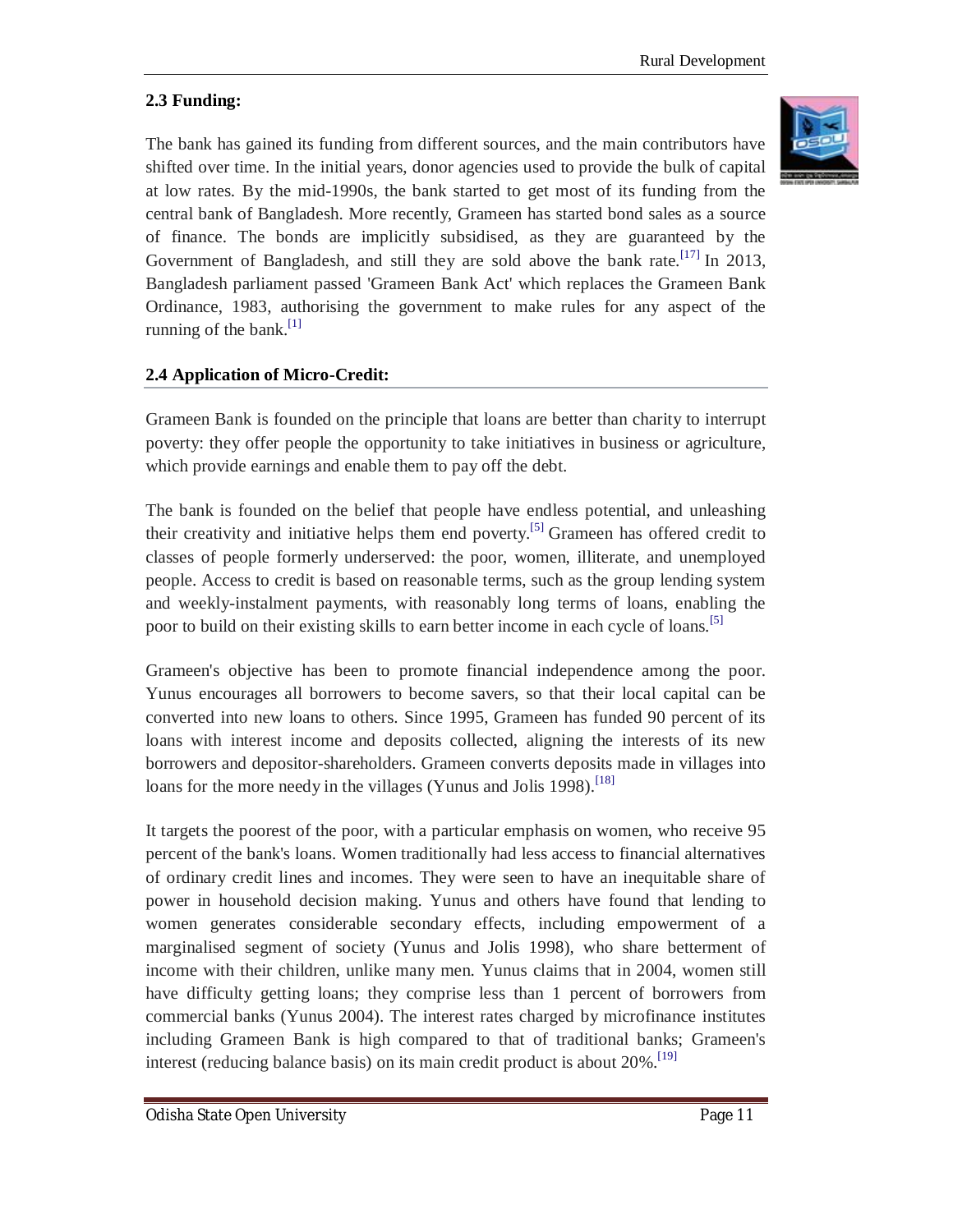Grameen has diversified the types of loans it makes. It supports hand-powered wells and loans to support the enterprises of Grameen members' immediate relatives. It has found that seasonal agricultural loans and lease-to-own agreements for equipment and livestock help the poor establish better agriculture. The bank has set a new goal: to make each of its branch locations free of poverty, as defined by benchmarks such as having adequate food and access to clean water and latrines.



From Wikipedia, the free encyclopedia

| <b>Decisions</b> <sup>[20]</sup>                                                                                                                                                                                      |  |  |
|-----------------------------------------------------------------------------------------------------------------------------------------------------------------------------------------------------------------------|--|--|
| 1. We shall follow and advance the four principles of Grameen Bank: Discipline,<br>Unity, Courage and Hard work - in all walks of our lives.                                                                          |  |  |
| 2. Prosperity we shall bring to our families.                                                                                                                                                                         |  |  |
| 3. We shall not live in dilapidated houses. We shall repair our houses and work<br>towards constructing new houses at the earliest.                                                                                   |  |  |
| 4. We shall grow vegetables all the year round. We shall eat plenty of them and sell<br>the surplus.                                                                                                                  |  |  |
| 5. During the planting seasons, we shall plant as many seedlings as possible.                                                                                                                                         |  |  |
| 6. We shall plan to keep our families small. We shall minimise our expenditures.<br>We shall look after our health.                                                                                                   |  |  |
| 7. We shall educate our children and ensure that they can earn to pay for their<br>education.                                                                                                                         |  |  |
| 8. We shall always keep our children and the environment clean.                                                                                                                                                       |  |  |
| 9. We shall build and use pit-latrines.                                                                                                                                                                               |  |  |
| 10. We shall drink water from tubewells. If it is not available, we shall boil water or<br>use alum.                                                                                                                  |  |  |
| 11. We shall not take any dowry at our sons' weddings, neither shall we give any<br>dowry at our daughters' weddings. We shall keep our centre free from the curse<br>of dowry. We shall not practice child marriage. |  |  |
| 12. We shall not inflict any injustice on anyone, neither shall we allow anyone to do<br>SO.                                                                                                                          |  |  |
| 13. We shall collectively undertake bigger investments for higher incomes.                                                                                                                                            |  |  |
| 14. We shall always be ready to help each other. If anyone is in difficulty, we shall<br>all help him or her.                                                                                                         |  |  |
| 15. If we come to know of any breach of discipline in any centre, we shall all go<br>there and help restore discipline.                                                                                               |  |  |
| 16. We shall take part in all social activities collectively.                                                                                                                                                         |  |  |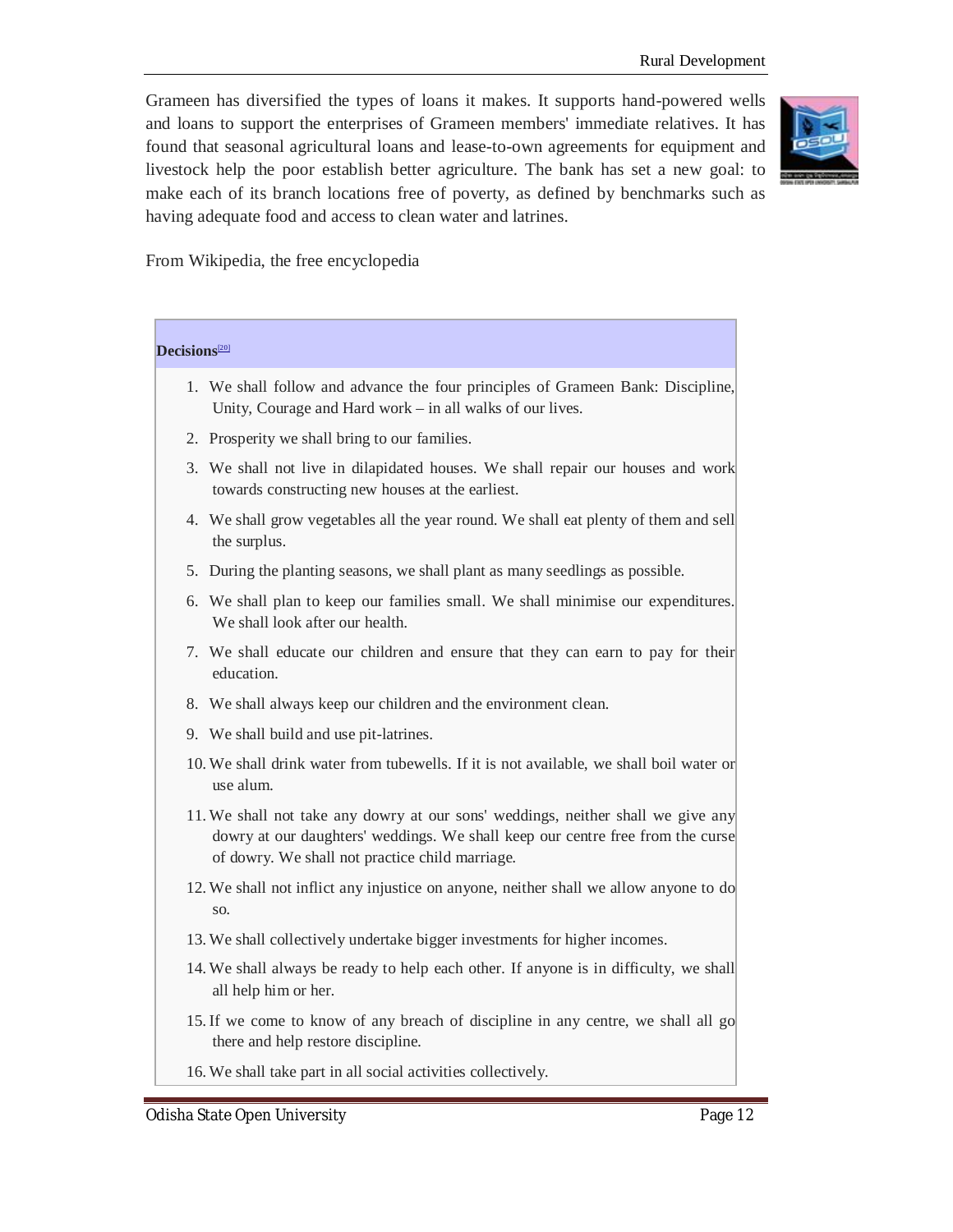



# **2.5 Grameen Bank Building in Dhaka:**

Grameen Bank is best known for its system of solidarity lending.<sup>[16]</sup> The Bank also incorporates a set of values embodied in Bangladesh by the *Sixteen Decisions*. [21] At every branch of Grameen Bank, the borrowers recite these Decisions and vow to follow them. As a result of the Sixteen Decisions, Grameen borrowers have been encouraged to adopt positive social habits. One such habit includes educating children by sending them to school. Since the Grameen Bank embraced the Sixteen Decisions, almost all Grameen borrowers have their school-age children enrolled in regular classes. This in turn helps bring about social change, and educate the next generation.

Solidarity lending is a cornerstone of microcredit, and the system is now used in more than 43 countries. Although each borrower must belong to a five-member group, the group is not required to give any guarantee for a loan to its members. Repayment responsibility rests solely on the individual borrower. The group and the centre oversee that everyone behaves responsibly and none gets into a repayment problem. No formal joint liability exists, i.e. group members are not obliged to pay on behalf of a defaulting member. But, in practice the group members often contribute the defaulted amount with an intention to collect the money from the defaulted member at a later time. Such behaviour is encouraged because Grameen does not extend further credit to a group in which a member defaults.<sup>[22]</sup>

No legal instrument (i.e. no written contract) is made between Grameen Bank and its borrowers; the system works based on trust.<sup>[23]</sup> To supplement the lending, Grameen Bank requires the borrowing members to save very small amounts regularly in a number of funds, designated for emergency, the group, etc. These savings help serve as an insurance against contingencies.<sup>[16]</sup>

In a country in which few women may take out loans from large commercial banks, Grameen has focused on women borrowers; 97% of its members are women.<sup>[24]</sup> While a World Bank study has concluded that women's access to microcredit empowers them through greater access to resources and control over decision making, some other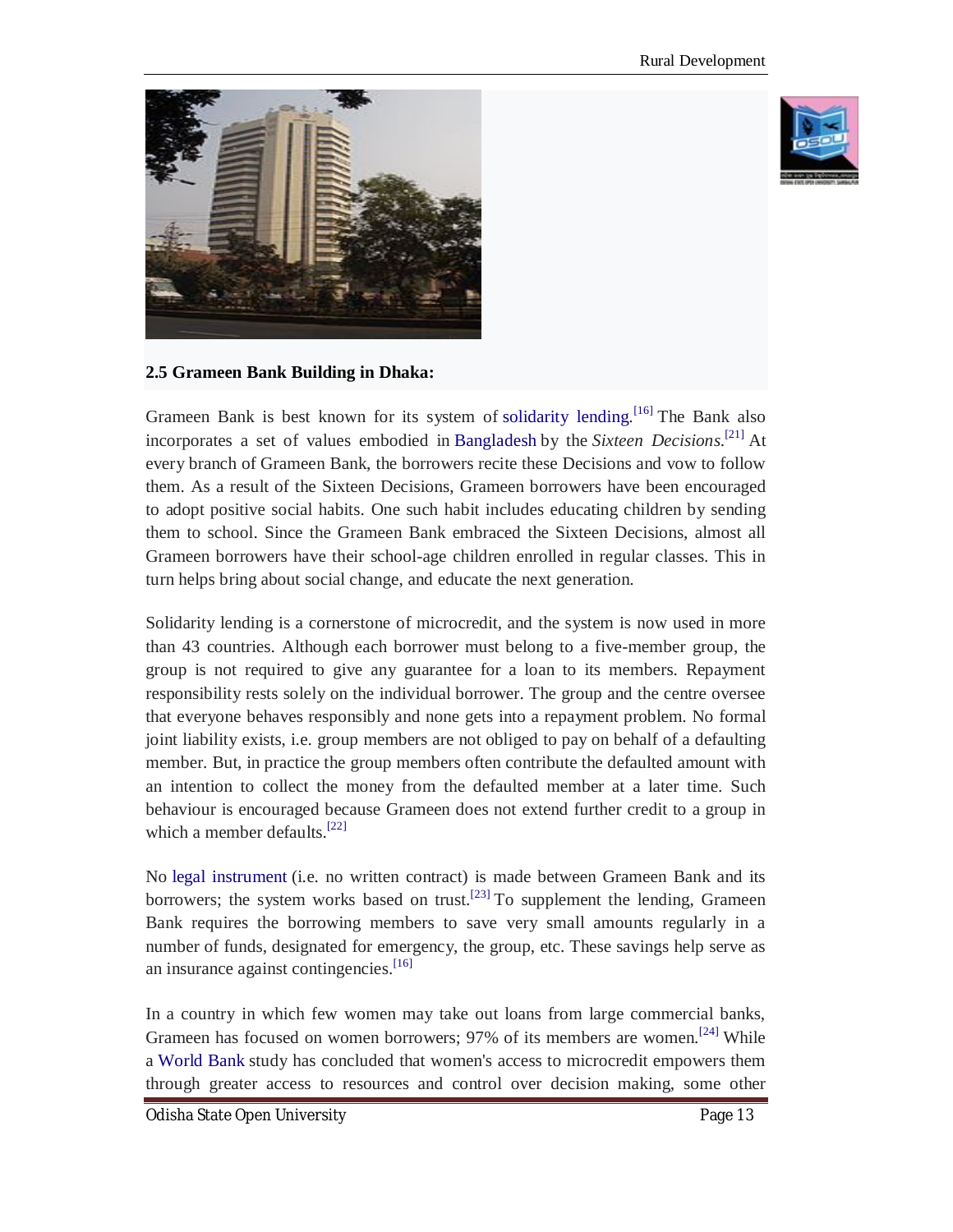economists argue that the relationship between microcredit and women-empowerment is less straightforward.<sup>[25]</sup>



In other areas, Grameen has had very high payback rates—over 98 percent. However, according to the *Wall Street Journal*, in 2001 a fifth of the bank's loans were more than a year overdue.<sup>[26]</sup> Grameen says that more than half of its borrowers in Bangladesh (close to 50 million) have risen out of acute poverty thanks to their loan, as measured by such standards as having all children of school age in school, all household members eating three meals a day, a sanitary toilet, a rainproof house, clean drinking water, and the ability to repay a 300 taka-a-week (around 4 USD) loan.<sup>[27]</sup>

The bank is also engaged in social business and entrepreneurship fields. In 2009, the Grameen Creative Lab collaborated with the Yunus Centre to create the Global Social Business Summit. The meeting has become the main platform for social businesses worldwide to foster discussions, actions and collaborations to develop effective solutions to the most pressing problems plaguing the world.<sup>[28]</sup>

## **2.6 Village Phone Programme:**

The bank has diversified among different applications of microcredit. In the Village Phone program, women entrepreneurs can start businesses to provide wireless payphone service in rural areas. This program earned the bank the 2004 Petersburg Prize worth EUR 100,000, for its contribution of Technology to Development.<sup>[29]</sup> In the press release announcing the prize, the Development Gateway Foundation noted that through this program:

Grameen has created a new class of women entrepreneurs who have raised themselves from poverty. Moreover, it has improved the livelihoods of farmers and others who are provided access to critical market information and lifeline communications previously unattainable in some 28,000 villages of Bangladesh. More than 55,000 phones are currently in operation, with more than 80 million people benefiting from access to market information, news from relatives, and more.<sup>[29]</sup>

# **Struggling members program**

In 2003, Grameen Bank started a new program, different from its traditional groupbased lending, exclusively targeted to the beggars in Bangladesh.<sup>[30]</sup> This program is focused on distributing small loans to beggars. The loans are completely interest-free, the repayment period can be arbitrarily long, and the borrower is covered under life insurance free of cost. For example, a beggar taking a small loan of around 100 taka (about US\$1.50) may pay back only 2.00 taka (about 3.4 US cents) per week.<sup>[31]</sup>

# **Housing loans**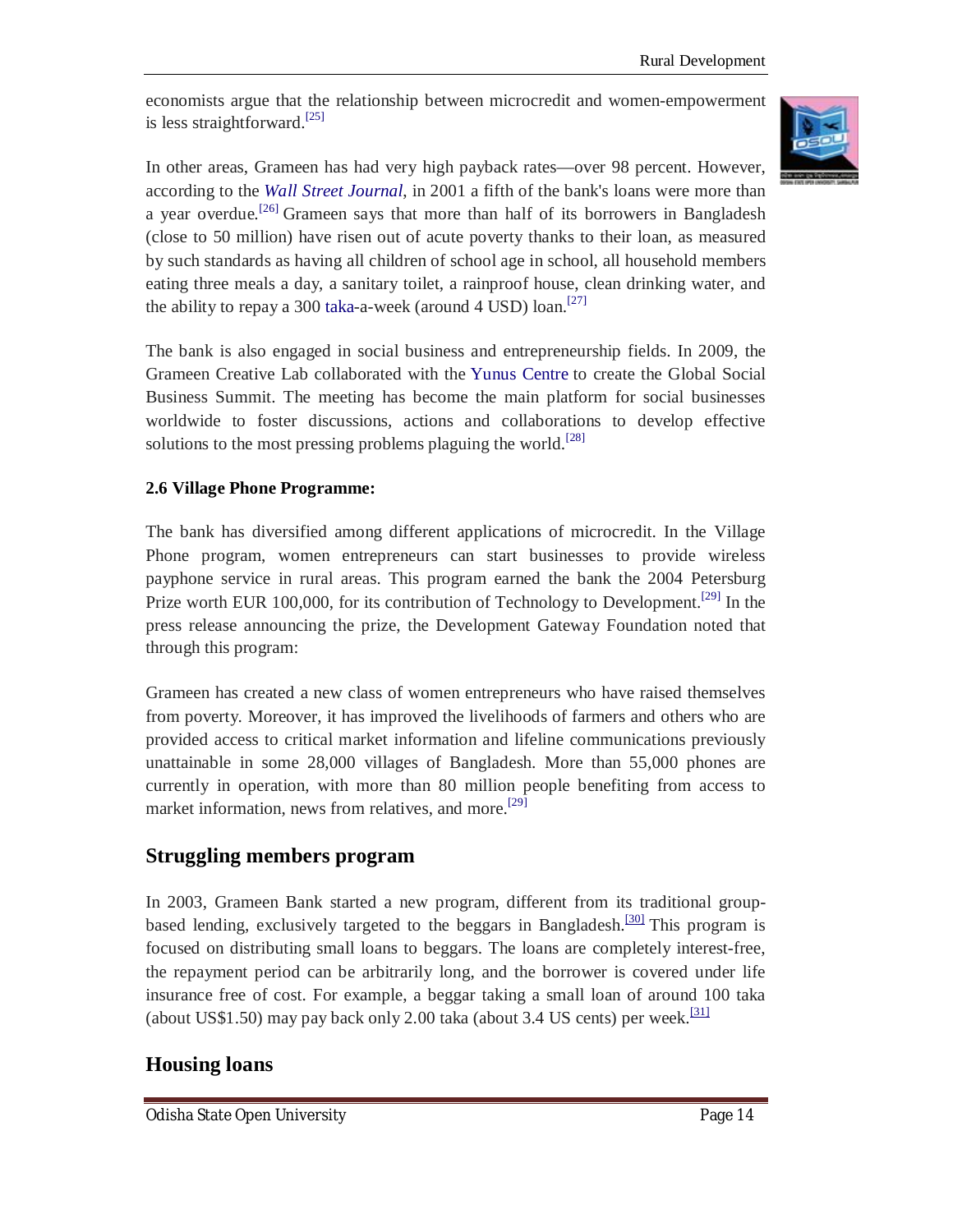In 1984, Grameen applied to the Central Bank for help setting up a housing loan program for its borrowers. Their application was rejected on the grounds that the \$125 suggested loan could not possibly build a suitable living structure.<sup>[32]</sup> So Grameen instead proposed the idea of "shelter loans". They were again rejected, this time on the grounds that their borrowers could not afford non-income generating loans. Grameen changed tactics and applied a third time, this time to make "factory loans", the explanation being that borrowers worked from home, so the home was also a factory that made it possible for borrowers to earn income. Grameen was rejected for a third  $time.$ <sup>[33]</sup>



After this third rejection, Yunus, the bank's founder, met personally with the Central Bank governor to plead for their application. When asked if he thought the borrowers would repay the loans, he replied, "Yes, they will. They do. Unlike the rich, the poor cannot risk not repaying. This is the only chance they have." Grameen was then allowed to add housing loans to their range of services. $\frac{341}{24}$ 

As of 1999, Grameen has made housing loans totalling \$190 million to build over 560,000 homes with near-perfect repayment. By 1989, their average housing loan had grown to \$300. That year, the Grameen housing program received the Aga Khan International Award for Architecture.<sup>[35]</sup>

## **2.7 Grameen Bank's perception of people with economic disadvantages:**

When Muhammad Yunus took the first steps toward establishing Grameen Bank in Bangladesh and began to provide micro-credit loans to those living in abject poverty in the rural area surrounding Jobra, he adopted and maintained two basic premises. First, that credit is a human right; second, that the poor are those who know best how to better their own situation.<sup>[36]</sup>

In his book Banker to the Poor: Micro-lending and the Battle Against World Poverty, Muhammad Yunus shows the outlook behind why Grameen Bank runs the way it does, saying, " When you hold the world in your palm and inspect it only from a birds eye view, you tend to become arrogant, you do not realize things become blurred when viewed from an enormous distance. I opted instead for the" worms eye view." … The poor taught me an entirely new economics. I learned about the problems they face from their own perspective.  $\frac{1371}{12}$  Here we see his willingness to immerse himself with the people he is aiming to help. We get our first look at Muhammad Yunus's perception of the absolute poor when he meets Sufiya Begum, a bamboo stool maker who was trapped in poverty's vicious cycle due to a lack of 27 cents.<sup>[38]</sup> That is where we find that what will become Grameen bank, is founded upon one man's heart for those that society and big corporations could or would not help. Taking productive action, Yunus worked with the banks and community around to empower people like Sufiya to be able to apply for credit, and use it in the best and most productive way that she knows how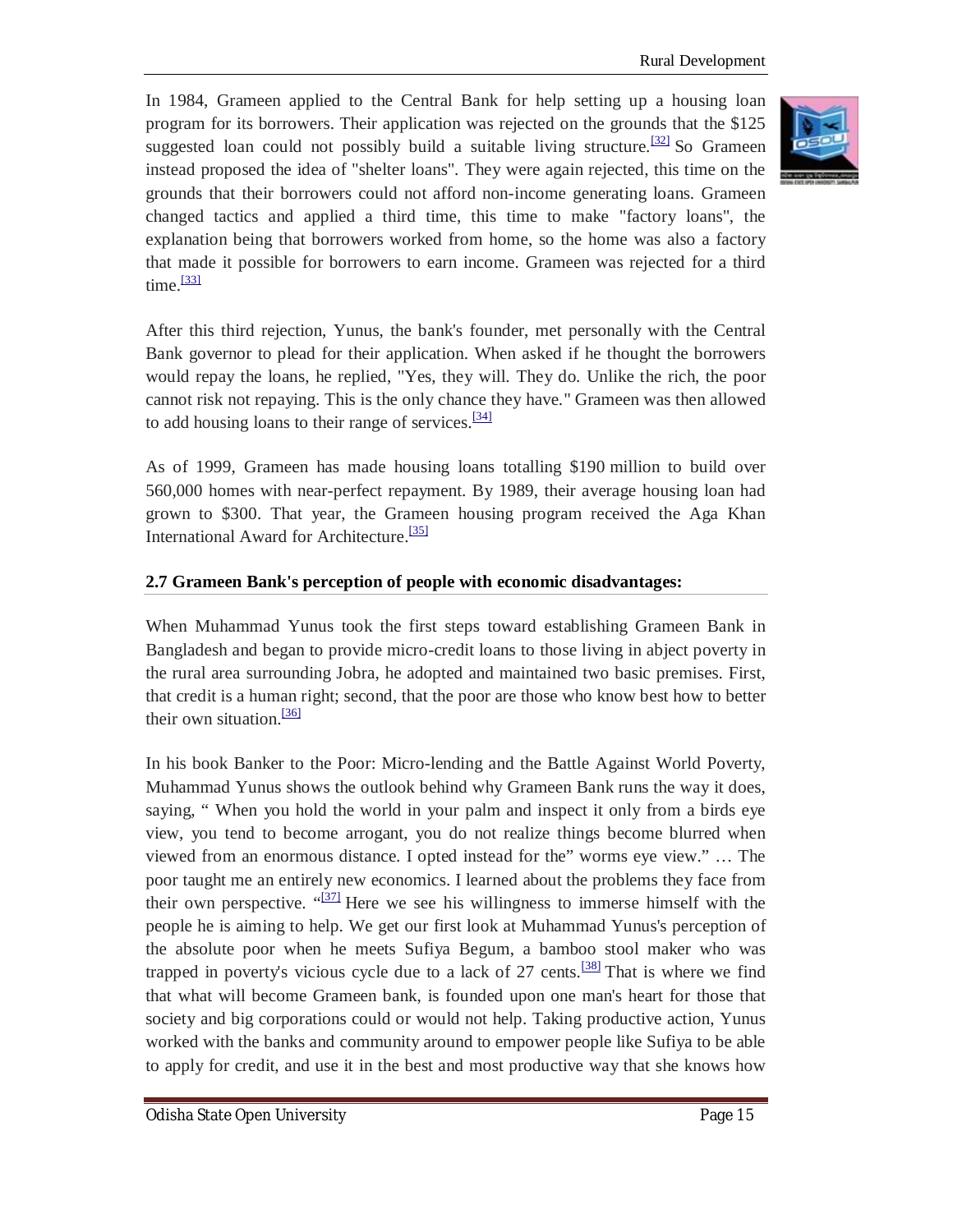in her unique situation. Grameen Bank would need to be a bank of unusual standards. It would have to be, as Yunus put it, "an institution that would lend to those that had nothing.  $\frac{1391}{2}$  Later, as time progressed, more situations would arise, such as battling for those who were landless, or small-time farmers such as those in Jobra who could not use a deep tube-well that was available to them.



As Grameen bank has developed and expanded in the years since its beginning, it continues to operate on those same two principles. Today, Grameen bank still assumes that when individuals are provided credit, they will be able to initiate upward social mobility for themselves through entrepreneurial endeavours.<sup>[40]</sup> As a result, Grameen differs from many other social justice efforts in that it does not include intensive rehabilitation training programs for the disadvantaged persons it serves. Instead, Grameen gives its borrowers freedom to pursue a better future using the skills they already possess in the best way they can with membership in a five-person support group being the only requirement.<sup>[36]</sup>

The Grameen Bank encourages its members to create a positive impact by becoming actively involved in the politics of their country. According to Muhammad Yunus's book, Banker to the Poor, Yunus commissioned his bank staff to encourage Grameen borrowers to vote; however, the staff were not to influence the voters' decisions on which political party to support. While all Grameen groups are required to exhibit a form of democracy (such as electing a chairperson and secretary), the Grameen staff were surprised to find that borrowers were thrilled with the opportunity to display their voting rights as citizens of Bangladesh in the 1991 national election. The work of the Grameen staff initiated a sharp increase in political activity which continued into the 1992, 1996, and 1997 elections. Since the Grameen Bank caters to women, the 1996 elections received more women voting than men, which led to the removal of political parties opposing women's rights. Not only did more women participate in political activism, but over 1,750 Grameen members, 268 male and 1,485 female, were elected to local offices in 1997. $\frac{36}{136}$ 

In an interview with PBS in 2006, (after sixteen years of experience with Grameen Bank as a social business) Yunus expressed satisfaction in the micro-credit system of Grameen bank as a motivation and an opportunity for the poor to improve their own situations. He stressed that he has observed that Grameen's borrowers attain a sense of confidence and self-sufficiency when they pay back their loans from Grameen bank. While being careful not to criticise charity's rightful place, he added that the recipient of a charitable gift does not experience these long-term emotional benefits in the same way. $\frac{[41]}{[41]}$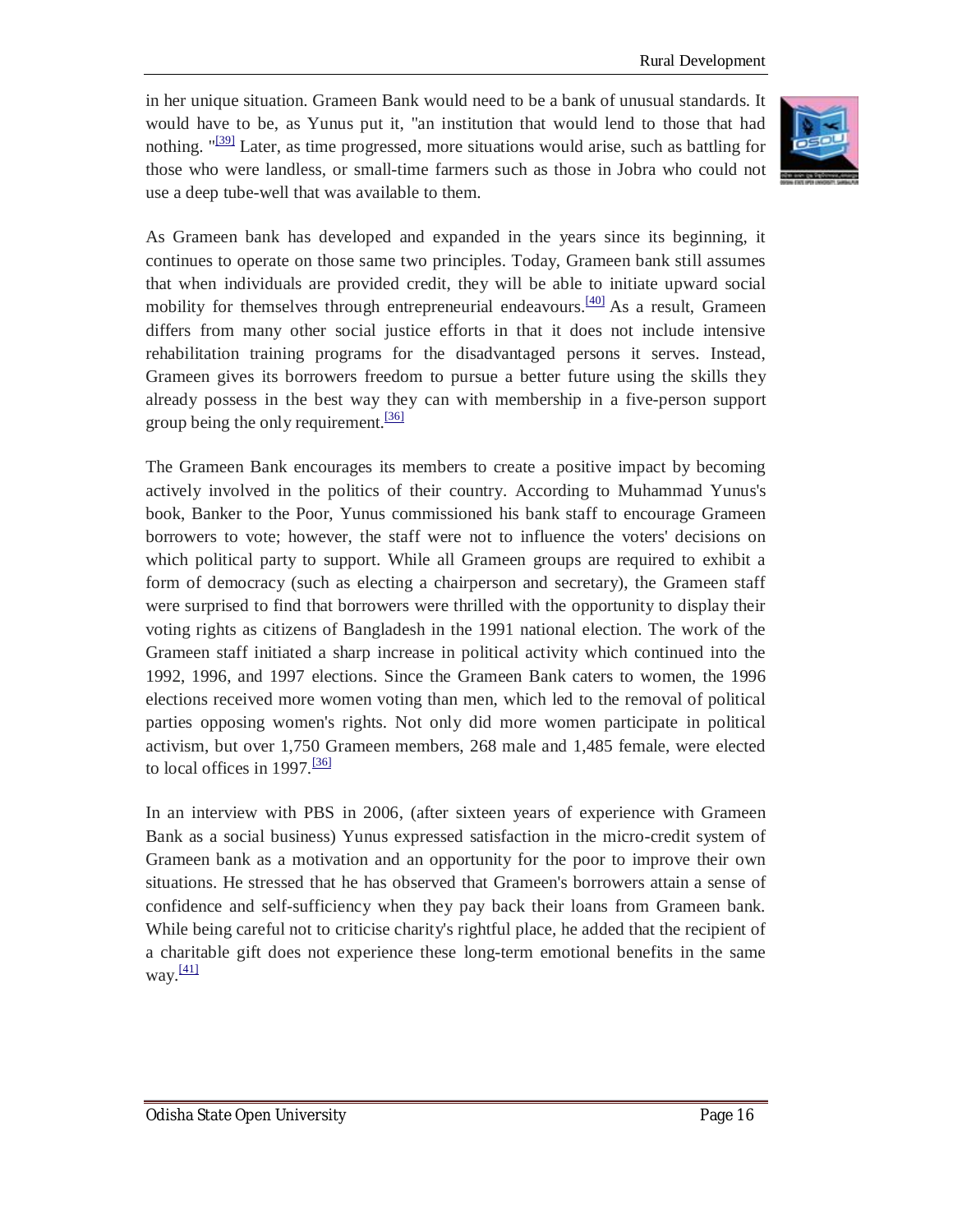# Operational statistics

Grameen Bank is owned by the borrowers of the bank, most of whom are poor women. Of the total equity of the bank, the borrowers own 94%, and the remaining 6% is owned by the Bangladesh government.<sup>[24]</sup>



The bank grew significantly between 2003 and 2007. As of January 2011, the total borrowers of the bank number 8.4 million, and 97% of those are women.<sup>[24]</sup> The number of borrowers has more than doubled since 2003, when the bank had 3.12 million members.<sup>[42]</sup> Similar growth can be observed in the number of villages covered. As of October 2007, the Bank has a staff of more than 24,703 employees; its 2,468 branches provide services to 80,257 villages,  $\frac{24}{4}$  up from the 43,681 villages covered in  $2003 \frac{[42]}{]}$ 

The bank has distributed BDT 1.437 trillion (USD 20.92 billion) in loans, out of which BDT 1.317 trillion (USD 19.02 billion) has been repaid.<sup>[43][44]</sup> The bank claims a loan recovery rate of 96.67%,<sup>[45]</sup> up from the 95% recovery rate claimed in 1998.<sup>[45]</sup> David Roodman has critiqued the accounting practices that Grameen used to determine this rate. $\frac{[26]}{[26]}$ 

The global number of potential micro-borrowers is estimated to be 1 billion, with a total loan demand of \$250 billion. The present microfinance model is serving 100 million people with \$25 billion of loans.<sup>[46]</sup> The Grameen Bank is 95% owned by the local poor and 5% by the government. $\frac{[47]}{[47]}$ 

# Staff training

The Grameen Bank staff often work in difficult conditions.<sup>[36]</sup> Employees receive 6 months of on-the-job training while shadowing qualified and experienced individuals from various branches of Grameen. The goal of this training is for the trainee to "appreciate the unexplored potential of the destitute" and to discover new ways to solve problems that arise within the Grameen branch. After completing the 6-month period, trainees return to Dhaka headquarters for review and critique before appointment to a bank branch.

# **Honours**

- 1994, Grameen Bank received the Independence Day Award in 1994, which is the highest government award.
- 13 October 2006, the Nobel Committee awarded Grameen Bank and its founder, Muhammad Yunus, the 2006 Nobel Peace Prize "for their efforts to create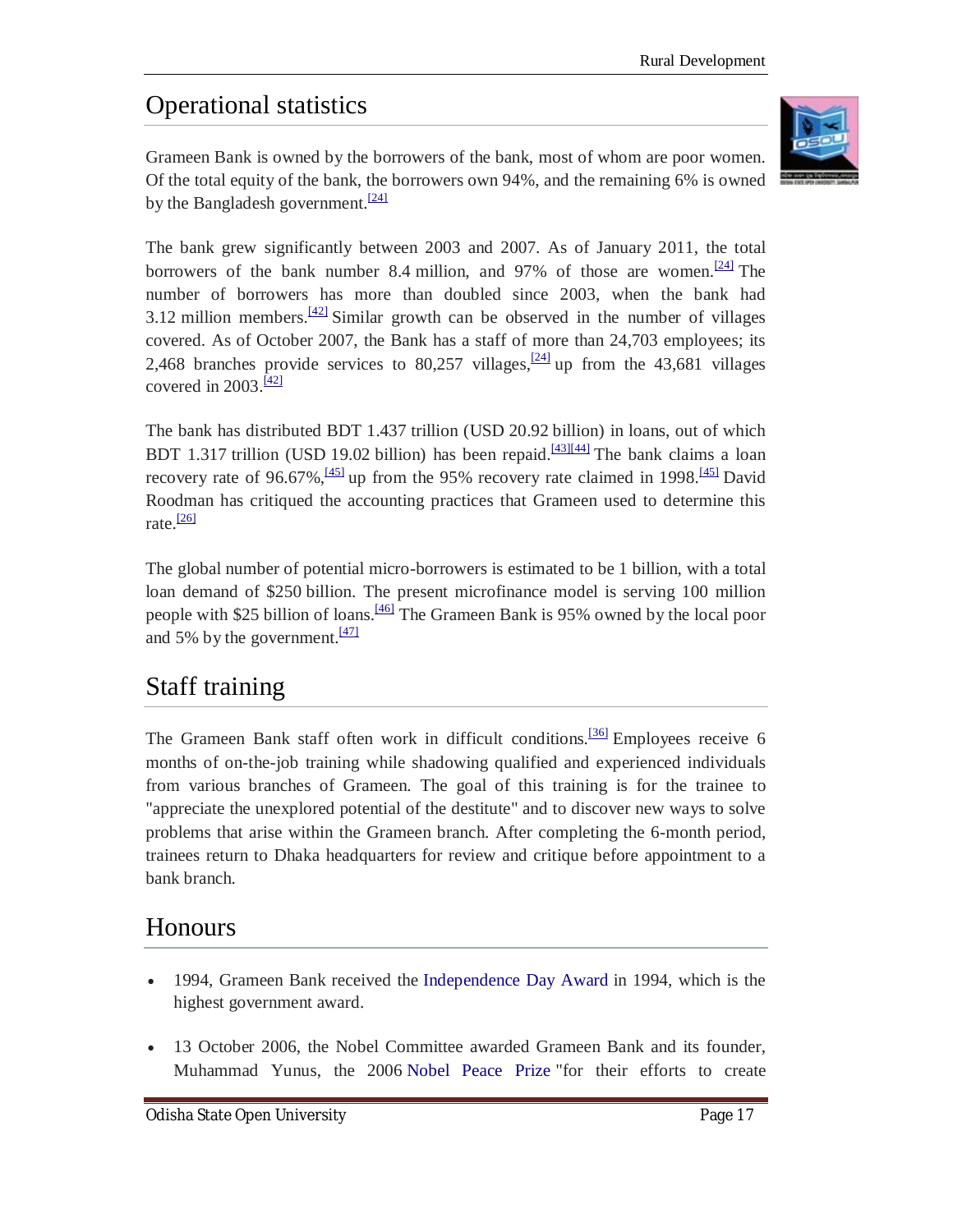economic and social development from below."[48] The award announcement also mentions that:



From modest beginnings three decades ago, Yunus has, first and foremost through Grameen Bank, developed micro-credit into an ever more important instrument in the struggle against poverty. Grameen Bank has been a source of ideas and models for the many institutions in the field of micro-credit that have sprung up around the world.<sup>[48]</sup>

On December 10, 2006, Mosammat Taslima Begum, who used her first 16-euro (20 dollar) loan from the bank in 1992 to buy a goat and subsequently became a successful entrepreneur and one of the elected board members of the bank, accepted the Nobel Prize on behalf of Grameen Bank's investors and borrowers at the prize awarding ceremony held at Oslo City Hall.<sup>[49]</sup>

Grameen Bank is the only business corporation to have won a Nobel Prize. Professor Ole Danbolt Mjøs, Chairman of the Norwegian Nobel Committee, in his speech said that, by giving the prize to Grameen Bank and Muhammad Yunus, the Norwegian Nobel Committee wanted to encourage attention on achievements of the Muslim world, on the women's perspective, and on the fight against poverty.<sup>[50]</sup>

Citizens of Bangladesh celebrated the prize.<sup>[51]</sup> Some critics said that the award affirms neoliberalism. [25]

# **2.8 Related ventures:**

# *Main article: Grameen family of organizations*

The Grameen Bank has grown into over two dozen enterprises of the Grameen Family of Enterprises. These organisations include Grameen Trust, Grameen Fund, Grameen Communications, Grameen Shakti (Grameen Energy), Grameen Telecom, Grameen Shikkha (Grameen Education), Grameen Motsho (Grameen Fisheries), Grameen Baybosa Bikash (Grameen Business Development), Grameen Phone, Grameen Software Limited, Grameen CyberNet Limited, Grameen Knitwear Limited, and Grameen Uddog (owner of the brand Grameen Check).<sup>[52]</sup>

On July 11, 2005 the Grameen Mutual Fund One (GMFO), approved by the Securities and Exchange Commission of Bangladesh, was listed as an Initial Public Offering. One of the first mutual funds of its kind, GMFO will allow the more than four million Grameen bank members, as well as non-members, to buy into Bangladesh's capital markets. The Bank and its constituents are together worth over USD 7.4 billion.<sup>[53]</sup>

The Grameen Foundation was developed to share the Grameen philosophy and expand the benefits of microfinance for the world's poorest people.<sup>[54]</sup> Grameen Foundation. which has an A-rating from [Charity Watch],<sup>[55]</sup> provides microloans in the USA (the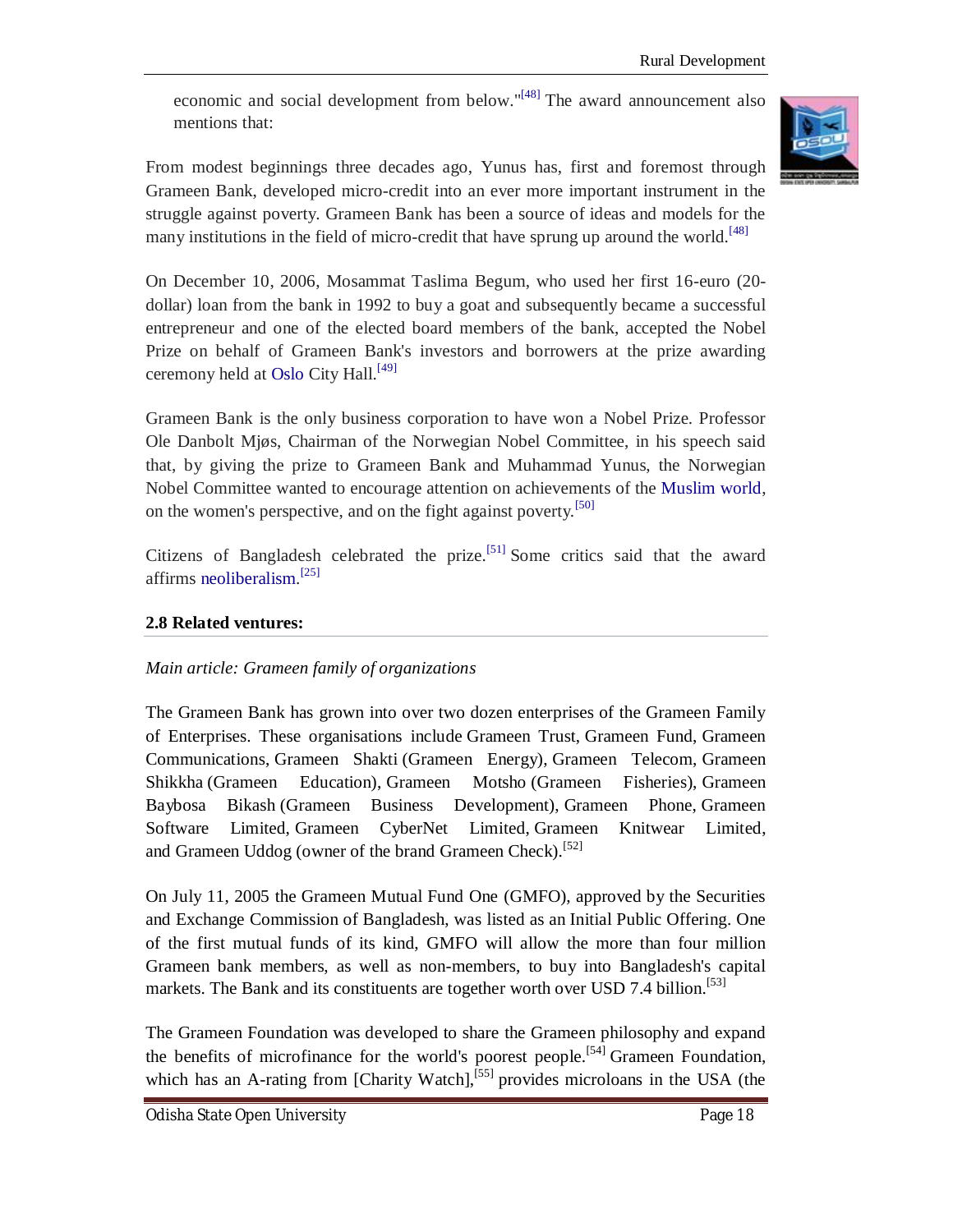only developed country where this is done), and supports microfinance institutions worldwide with loan guarantees, training, and technology transfer.<sup>[56]</sup> As of 2008, Grameen Foundation supports microfinance institutions in the following regions:<sup>[57]</sup>



- **Asia-Pacific**: Bangladesh,China, East Timor, Indonesia, India, Lebanon, Pakistan, Philippines, Saudi Arabia, Yemen
- **Americas**: Bolivia, DominicanRepublic, El-Salvador, Haiti, Honduras, Mexico, Peru, US
- **Africa**: Cameroon, Egypt, Ethiopia, Ghana, Morocco, Nigeria, Rwanda, Tunisia, Uganda

# **2.9 Criticism:**

Some analysts have suggested that microcredit can bring communities into debt from which they cannot escape.<sup>[58][59][60]</sup> Researchers have noted instances when microloans from the Grameen Bank were linked to exploitation and pressures on poor families to sell their belongings, leading in extreme cases to humiliation and ultimately suicides.<sup>[61]</sup>

The Mises Institute's Jeffrey Tucker suggests that microcredit banks depend on subsidies to operate, thus acting as another example of welfare.<sup>[62]</sup> Yunus believes that he is working against the subsidised economy, giving borrowers the opportunity to create businesses. Some of Tucker's criticism is based on his interpretation of Grameen's "16 decisions," seen as indoctrination, without considering what they mean in the context of poor, illiterate peasants.<sup>[63]</sup>

The Norwegian documentary, *Caught in Micro debt*, said that Grameen evaded taxes. The Spanish documentary, *Microcredit,* also suggested this. The accusation is based on the unauthorised transfer of approximately US\$100 million, donated by The Norwegian Agency for Development Cooperation (NORAD), from one Grameen entity to another in 1996, before the expiry of the Grameen Bank's tax exemption. However, NORAD published a statement in December 2010 clearing Yunus and the Bank of any wrongdoing on this point, following a comprehensive review of NORAD's support commissioned by the Minister of International Development.<sup>[65]</sup>

Yunus denies that this is tax evasion:

There is no question of tax evasion here. The Government has provided organisations with opportunities; we have made use of these opportunities with aim of benefitting our shareholders who are the rural poor women of Bangladesh.<sup>[66]</sup>

David Roodman<sup>[67]</sup> and Jonathan Morduch<sup>[68]</sup> question the statistical validity of studies of microcredit's effects on poverty, noting the complexity of the situations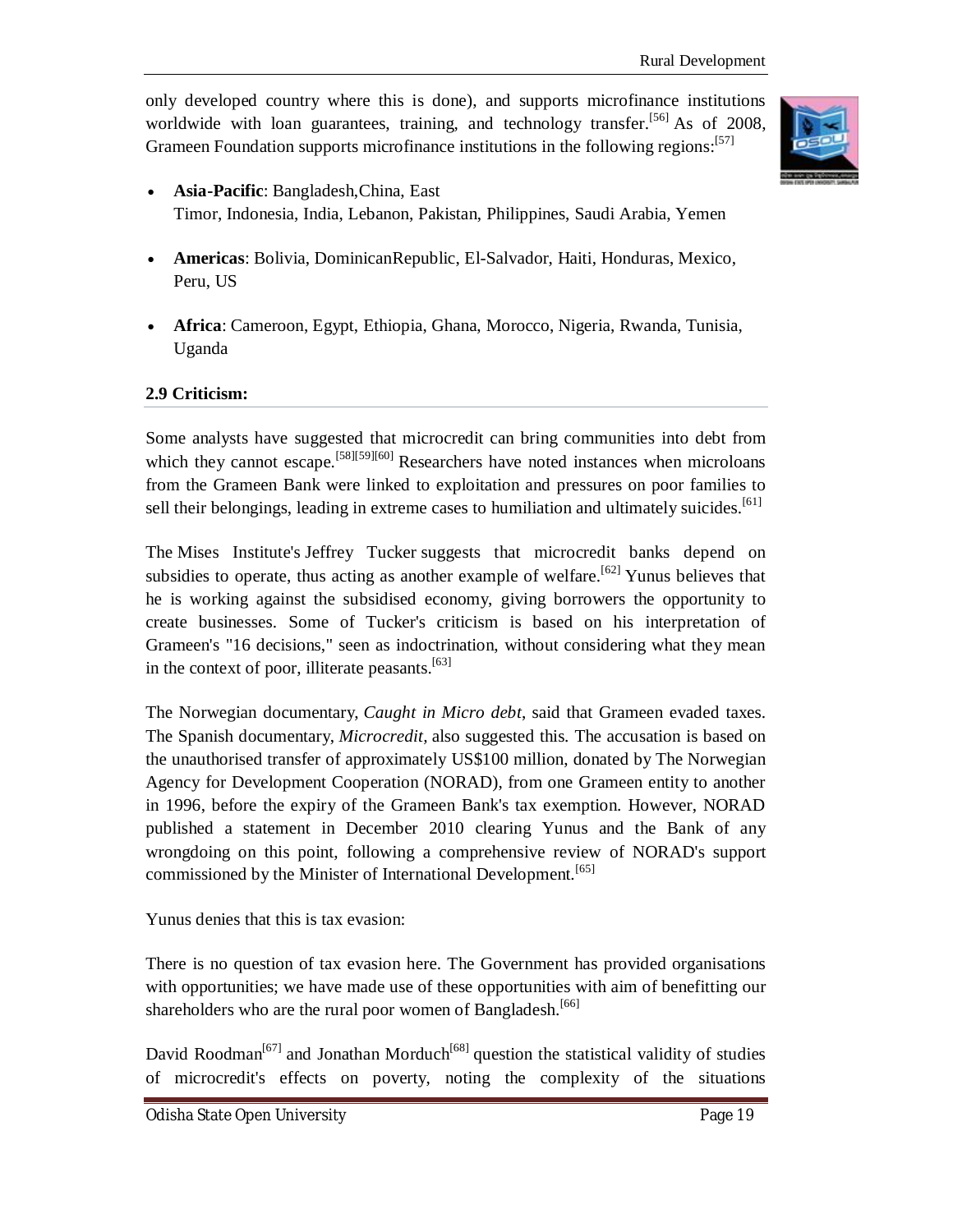involved.<sup>[69]</sup> Yoolim Lee and Ruth David discuss how microfinance and the Grameen model in South India have in recent years been distorted by venture capitalism and profit-makers. In some cases, poor rural families have suffered debt spirals, harassment by microfinance debt collectors, and in some cases suicide.



## **2.10 Representation in other media:**

- The film *To Catch a Dollar* (2010) documents the process of establishing Grameen America programs in Queens, New York in 2008. It premiered at the 2010 Sundance Film Festival.
- The documentary film *Living on One Dollar* (2010) includes Grameen Bank providing microcredit to start small home businesses in a rural Guatemalan village. The documentary is available directly from the organisation "Living on One" [2], and on Netflix [3].

## **2.11 SEWA (Self Employed Women's Association):**

Self-Employed Women's Association (SEWA) has made significant contribution to the empowerment of women. It has strived to integrate self-employed poor women with the mainstream economy through the twin strategies of struggle and development. In this section, we will acquaint you with the nature and significance of SEWA with pdcular reference to financial support furnished to self-employed women for improving their socio-economic condition. 3.31.1 Nature and Significance of SEWA Woinen are the worst victims of poverty. Poor women generally experience a variety of socio-economic and cultural deprivation in society. The root cause of women's plight has been unemployment, lack of income and economic dependency in family or community. Hence, creation of income generating opportunities is increasingly considered as an effective means of empowering women and improving their socio economic condition in society. In fact, poverty reduction by way of income generating activities has emerged as the major concern of state and most NGOs working with VOs: Some Successful poor women. Experiences In the absence of regular salaried jobs, poor women mostly venture into self-employed activities such as vendors, hawkers, home based craft workers, or garment makers, domestic workers, and service providers. These self-employed women workers are generally prone to insecurity inherent in the nature of this vocation. They usually have low-incomes, limited or negligible capital, and assets to support then Without direct access to mainstream markets or institutional support their productivity tends to be low and they remain trapped in the vicious cycle of poverty and uncertain existence. Furthermore, it is extremely difficult for them to have access to financial institutions for seeking any kind of support for their selfemployed activities. In order to overcome the above discussed limitations, the selfemployed women of Ahmedabad, organised and formed the Self Employed Women's Association (SEWA) in 1972. The motivation and guidance was furnished by the leadership Ela Bhatt, who was later honoured by the Ramon Magasaysay Award. SEWA has strived to create conditions of full employment and self-reliance for all its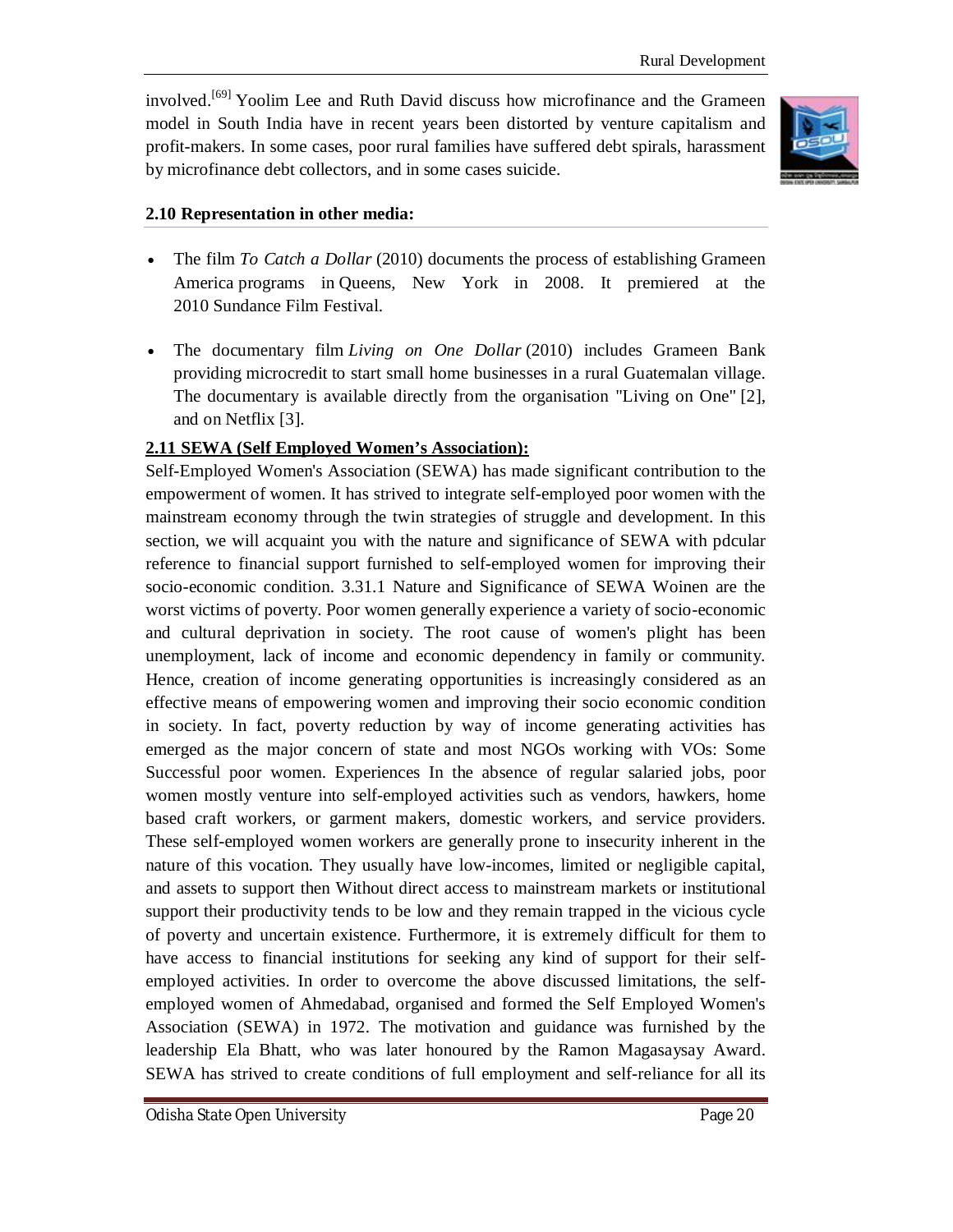members. The concept of full employed is related to the 'employment for every single family' so as to ensure food security, income security and social security (health care, child care and shelter). The notion of self-reliance envisaged economic independence of members, while simultaneously enabling them for making their own decisions. The issues and priorities are discussed in an open and democratic forum by the members. The activities undertaken by SEWA pertain to the issues and realities confronted by its members in real life situations. Keeping in view the concerns of all the members, group leaders, the executive committee and staff, SEWA has strived to achieve the following objectives: creating conditions of full employment for its members; effecting an increase in incomes of members; enhancing adequate food and nutrition; making suitable revisions for safeguarding health; facilitating the care of children of its members; improving the living housing conditions; motivating individual members to create their own assets; enhancing the organisational strength of workers; encouraging the workers for leadership; and promoting collective and individual self-reliance among members. The central concern of SEWA has been to secure the existence of its members by furnishing financial support in the form of micro-credit to self-employed women. The above mentioned objectives have also remained crucial in the functioning of SEWA Bank. Poor self-employed women associated with SEWA used to face two major financial problems: lack of working capital and non-ownership of assets, which may be used as collateral for credit. Most of their small incomes were spent on payment of interest on working capital and rent for trade equipment. In 1973, SEWA devised a solution to free its members from this vicious cycle by making an arrangement with nationalised banks. Because of illiteracy, lack of familiarity with banking procedures, work requirements not conducive with bank timings, and attitude of bank employees, the arrangement did not work. SEWA members decided to set up their own bank with an initial contribution (a share capital of Rs. 10 each) made by 4000 self-employed women. The Shri Mahila SEWA Sahakari Bank Ltd. was registered in 1974. SEWA Bank has been providing micro-credit facilities to poor, illiterate, self-employed in Rural Development women and has emerged as a successful financial venture in the cause of women's development. SEWA Bank adopted a flexible approach and assigned high priority to savings. It realized that members are ready to save but financial services must be designed to suit their requirements. Hence, SEWA Bank made the following innovations: collection of savings from homes or market place; passbook with a photograph rather than a signature as means of identification; keeping the accounts confidential from male members of the family; designing of flexible loan rules and procedures, keeping in mind the economic condition of members; floating innovative savings and credit schemes; and furnishing training and assistance in banking procedures. The experience of SEWA bank has demonstrated that small savings play a crucial role in furnishing social and economic security to poor women. Small savings nurtured financial discipline among poor women. It resulted in the expansion of resource base available to poor women. Savings helped to bring the growth of economic activities under the control of self-employed women, since bank balance guaranteed an

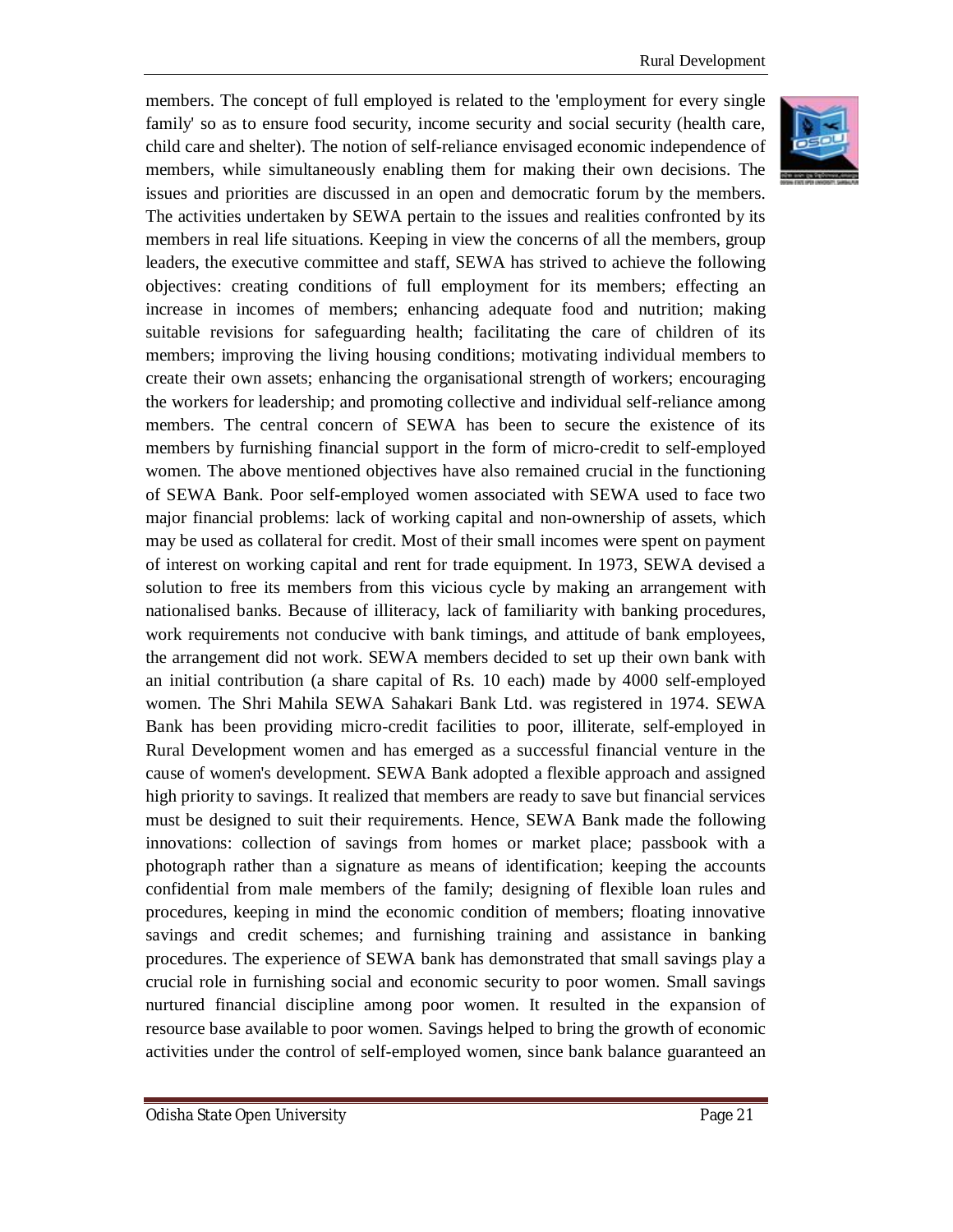easy and flexible access to loans. Savings also raised their social status as breadwinners in the family and community.



Integrated Approach to Micro-Credit Availability of credit or access to financial services in itself is not a sufficient condition for generating sustained employment among self-employed poor women. It may not necessarily transform the economic activities into profitable enterprises. The integrated approach to micro-credit adopted by SEWA Bank helped to build up sizeable incomes, assets and ensured livelihoods among self-employed women. The distinctive feature of SEWA Bank's approach is that, in addition to micro-credit, poor need an access to: information related to linkages with the market; I mechanisms and technological inputs as may enhance productivity; I e, adequate infrastructure for operational markets; I facilities pertaining to health and social security services; 1 information related to entrepreneurial ability and competencies; and participation in the process of decision making. The SEWA Bank works closely with SEWA, the trade union and its other economic organisations. Creation of assets owned by women is a priority of the SEWA Bank. It encourages transfer of agricultural land, houses or other properties in the name of women. The board of directors is constituted by elected representatives drawn from the members of SEWA Bank. The board sanctions all the loans and makes decisions regarding the interest to be charged for different categories of loans. SEWA Bank has gradually grown and developed into a viable financial unit. 3.3.4 Rural Banking Initially SEWA Bank started functioning in urban areas; later on it extended its operations to rural areas. SEWA began its activities in rural areas in 1975. It made efforts to organise a union of agricultural labourers. SEWA realised that expansion of development activities was a greater need in rural areas. Women needed credit for development activities but they had no access to banks. Private money-lenders charged VOs: Some Successful exorbitant rate of interest. The Reserve Bank of India rules did not permit SEWA Experiences Bank to extend micro-credit facilities to its rural members of SEWA. SEWA continued to organise rural women ih the form of cooperatives, producer groups and unions. However, their activities could not be supported by granting credit to them. At last Marathe Committee Report (1992) created the conditions for rural banking; SEWA Bank in 1994 was able to extend its micro-credit facilities to selected five rural areas. Further expansion materialised through village level groups, which are unregistered but have formed district level registered savings and credit association. SEWA Bank has extended its operations to the rural areas, serving the growing rural population of self-employed women. 3.3.5 Innovative Methodology SEWA Bank begins its lending activities by motivating and encouraging women to save. It furnishes various facilities to them. SEWA Bank provides credit to individuals as well as to groups. The group approach is employed in rural areas, while the individual approach is mostly used in urban areas. A savings group of women is formed in each village. The size of group may vary between 10 to 50 women. Each woman is given a passbook while two or three group leaders maintain the group passbook. Women are given training in banking procedures, and group leader is usually the interface between the

Odisha State Open University Page 22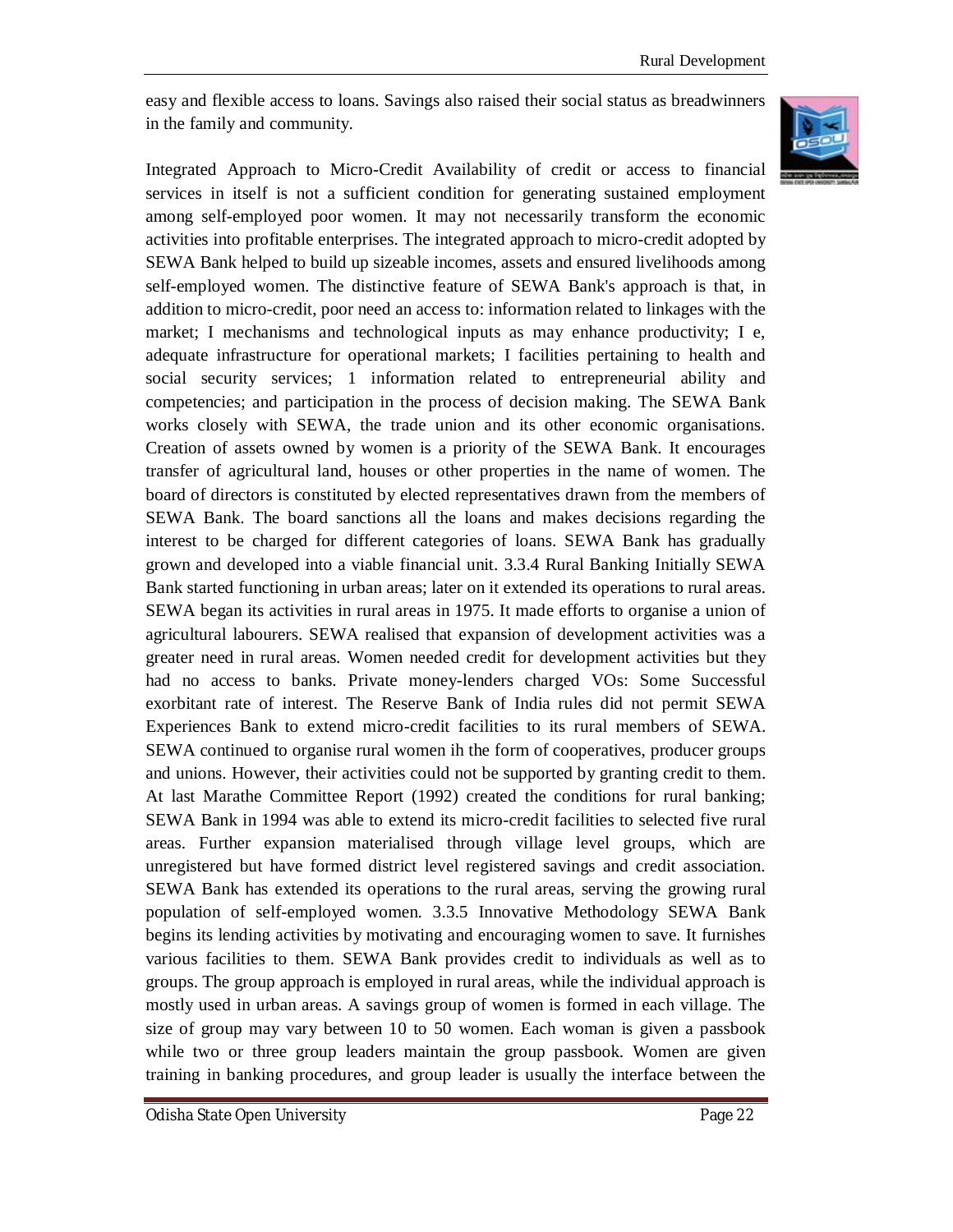group and SEWA Bank. Group leader motivates, creates awareness among members, and deposits their periodic saving in the Bank. SEWA Bank makes no distinction between consumption and a productive loan. It believes that consumption expenditure incurred on food, health, nutrition etc. helps the poor to preserve their key productive asset i.e., 'labour'. In regard to the poorest, micro banking should not make any distinction between consumption and productive credit. SEWA Bank learned and evolved through experience. There were no ready-made rules available for banking with poor women. They had no banking history or written information about their selfemployed activities. Though lending risk was high, SEWA Bank devised creative solutions to such problems. Since most women were illiterate, door-to-door services and simpler procedures were adopted. SEWA Bank assessed the credibility in terms of financial behaviour of poor women rather than any collateral or security. It created its own track record of women's banking and group pressure worked as a moral force for repayment. Loans are linked with other support services such as insurance, health care, child care, legal aid and training, thus reducing the economic vulnerability of poor women. SEWA Bank furnishes technical assistance to borrowers. It enables them to procure suitable inputs (raw materials, tools etc.) required for their self-employed activities. It also facilitates linkages with market for selling goods and services etc. Since SEWA Bank assists self-employed activities to become economically viable, it facilitates the repayment of loans. Rural groups make their own decisions regarding loans and interest rates. Interactive participation and close personal relationships have forged a strong bond between SEWA Bank and its members. Members regard SEWA Bank as their mother. Regular interaction and communication between SEWA Bank, SEWA, the cooperatives and village groupsAeaders and borrowers reduced the financial risk and ensured smooth repayment of loans. SEWA Bank has achieved a high degree of stability and exemplary success in empowering poor self-employed women. The successful experience of SEWA (and SEWA Bank) has demonstrated that poor are not a burden on society. Their self-employed activities have tremendous potential to generate economic surplus in society. If the poor are furnished with motivation and guidance by committed leadership and are encouraged to participate and manage a voluntary organisationl enterprise (in this case SEWA and SEWA Bank), they may VOs: Role and Experiences produce maximum surpluses leading to efficient use of resources. In a democratic in Rural Development country like India, the whole process may also result in expansion of democracy and strengthening of equitable economic structures at grassroots level in society.

Check Your Progress I1 Note: a) Use the space given below for you answers. b) Refer to the text in this section for designing your answer.

1); List the main objectives of SEWA. 2) Explain briefly, the innovative approach to micro-credit adopted by SEWA Bank.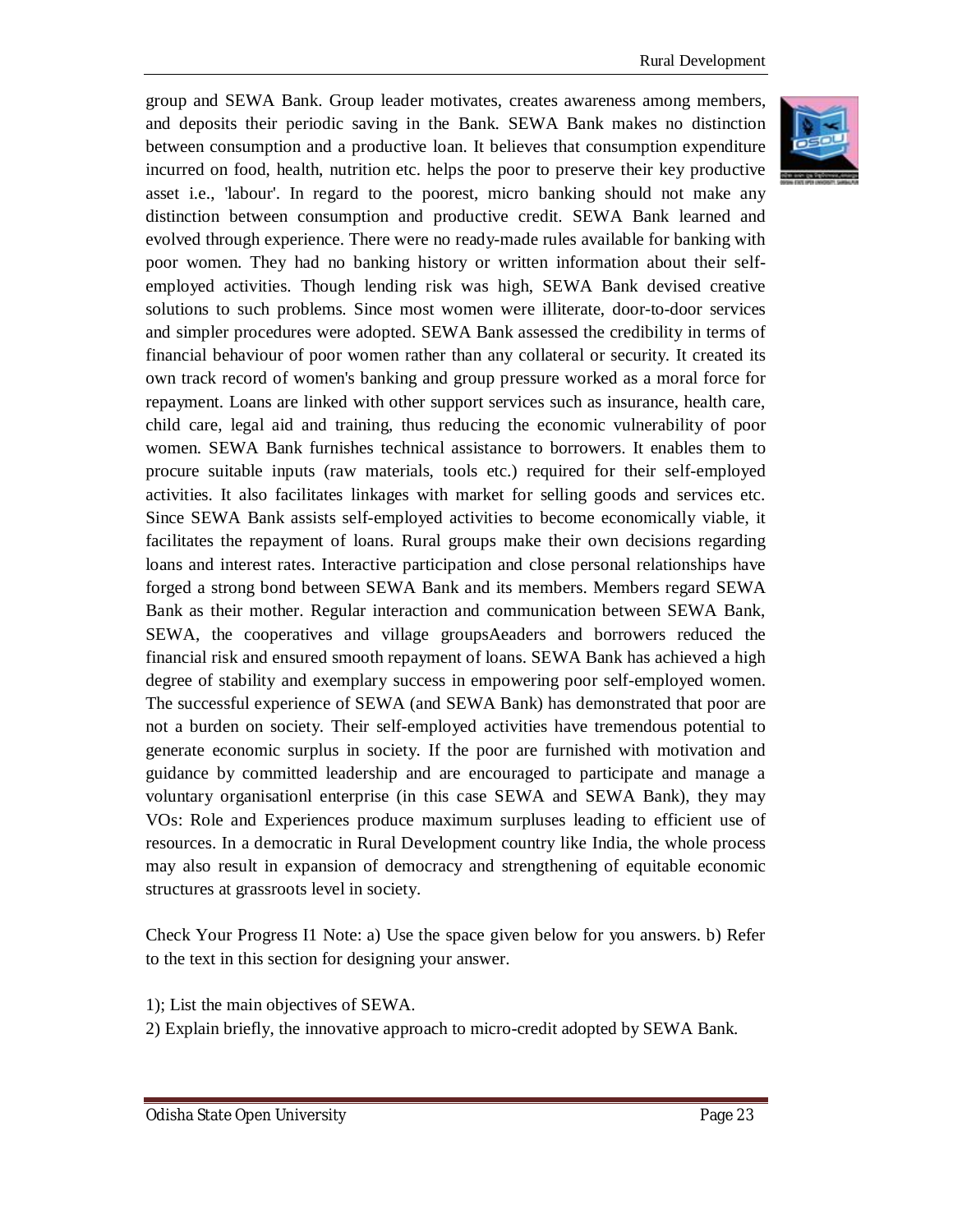# **2.12 MYRADA**

# SELF HELP GROUPS - A CREDIT PLUS INSTITUTION

March 29, 1995 Revised : October 7, 1997 1. The Concept: The basis of the self help group exists prior to any intervention. The members are linked by a common bond like caste, sub-caste, blood, community, place of origin or activity. The interveners, whether from the NGO, Bank, or Government must have the experience to identify these natural groups which are commonly called "affinity groups". What links together the group members, therefore, is not primarily the need for credit, but a "capital stock" of relationships built on mutual trust and confidence, on mutual interests of the group members, on a degree of social and economic homogeneity and on the gut feeling of its members that the group offers the best opportunity to realise their latent and often suppressed aspirations to develop economically and socially without creating social tensions locally, with which they cannot cope. A recent survey in villages where self help groups of the poor are working well, indicates that the well to do to have a deep sense of respect for these groups of the poor because they have succeeded both in improving their livelihoods as well as in initiating programmes for the public good, even in settling long outstanding disputes. For example during a recent visit to a village which was some distance away from the main road, one had to walk through the fields. A group of masons were constructing an arch over the path that wound through the fields. They explained that the arch was donated by a person who had taken a vow at a village temple. The women's SHG in the village was a vibrant and truly empowered institution. At the end of the meeting they stressed the village need for a link road to the main highway; they had made an attempt to build it but failed they said "due to lack of funds". On closer study of the path on our return, it was discovered that it wound through several fields; we suspected that the real reason was not the lack of money but the tension over the land required for the road that the plan had created. We placed this suspicion before the masons constructing the arch. They agreed. When asked how they could solve the problem, they replied: "There is only one group that can solve this; the women's group that you just visited".

As a result of several similar experiences, MYRADA has adopted the self help group as the appropriate people's institution which provides the poor with the space and support necessary to take effective steps towards greater control of their lives in private and in society. These small groups later link up together in smaller and larger associations depending on the objectives and on the roles with which the SHGs invest these apex associations. The self help group is not a static institution; it grows on the resources and management skills of its members and their increasing confidence to get involved in issues and programmes that require their involvement in the public and private spheres. Studies conducted periodically both by MYRADA and by outside institutions and evaluators indicate that SHGs have several positive features which are listed briefly below: - They provide a cost effective credit delivery system, as the transaction costs of lending decrease sharply both to the banks and the borrowers; Banks which have advanced lines of credit report that the repayment rates are high ranging above 95%. - They provide a forum for collective learning which rural people find more "friendly"

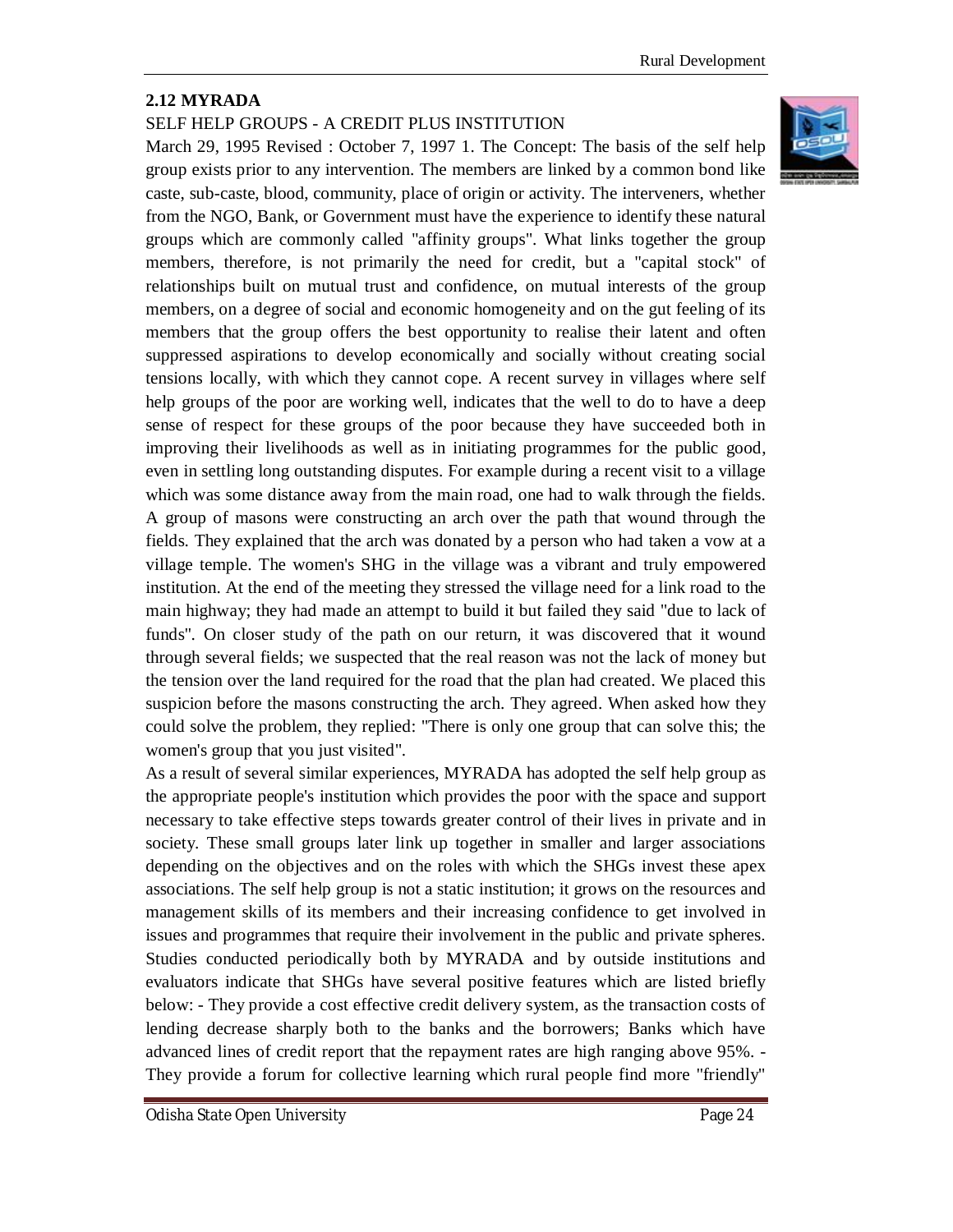and which is consequently more effective than the individual or classroom approach that is commonly adopted. The intervenor, must realise and make use of this potential. - They promote a genuine democratic culture where rights and responsibilities are equally valued and internalised; and where sanctions are imposed and accepted. - They provide the members with opportunities to imbibe norms of behaviour that are based on mutual respect and which can be recognised by the society. - They foster an" entrepreneurial" 1 culture where members realise that while they need the support of the group to achieve personal objectives, their personal interests cannot be promoted at the expense of the group. - They provide a firm and stable base for dialogue and cooperation in programmes with other institutions like Government departments, cooperatives, financial and Panchayat Raj institutions; if the groups are functioning well, they have the credibility and the power to ensure their participation in identifying, planning, budgeting, and implementing Panchayat Raj programmes for the empowerment of the poor. They provide the individual member with the support required to exercise control over the pace, timing, size and schedules of loans and programmes, to broaden the pattern of asset provision, to include a package which would help the individual to cover risk rather than to provide a single asset; - They help to assess the individual member's management capacity which may fall short of what a "viable" investment package requires for optimum returns, as prescribed under regular IRDP norms, but which is manageable by a particular member. The strategy therefore evolves around (i) the potential of the SHG to provide space and support so that each of its members can identify and use opportunities for her/his empowerment both in private and public life, and (ii) the capacity of the SHG to relate effectively with other institutions. Briefly this is what MYRADA means by describing SHGs as credit plus institutions. It is, therefore, necessary that SHGs are promoted in a way that facilitates the development of a participatory and empowering culture. This in turn makes it crucial for all intervenors to empathise and be familiar with participatory management practices in their own organisations before using participatory methods to identify and form SHGs. 2. How to identify an SHG:

The means used by the intervenors to identify these affinity groups are several; a few popular ones are: - regular visits to the village, meeting with informal groups gathered around tea shops, temples, water spots, markets, provision shops, milk collection centres; special care is given to visit and interact in areas where the poor, scheduled castes and tribes live and where women tend to gather; - involvement in a common action like desilting a pond, or building a road also helps to identify these groups, provided people organise the action themselves; it is noticed that when encouraged to plan such projects they tend to work in affinity groups; for example when people decided to dig a trench around their fields to protect them from grazing, they were encouraged to organise into groups and to divide the work; they completed a 60 km. trench in 5 months; besides each group build up a common fund by savings from daily wages which provided adequate credit for further investments. participatory appraisal exercises; these are useful provided care is taken to involve all the people in various exercises which helps to identify the various groups in the village, the assets and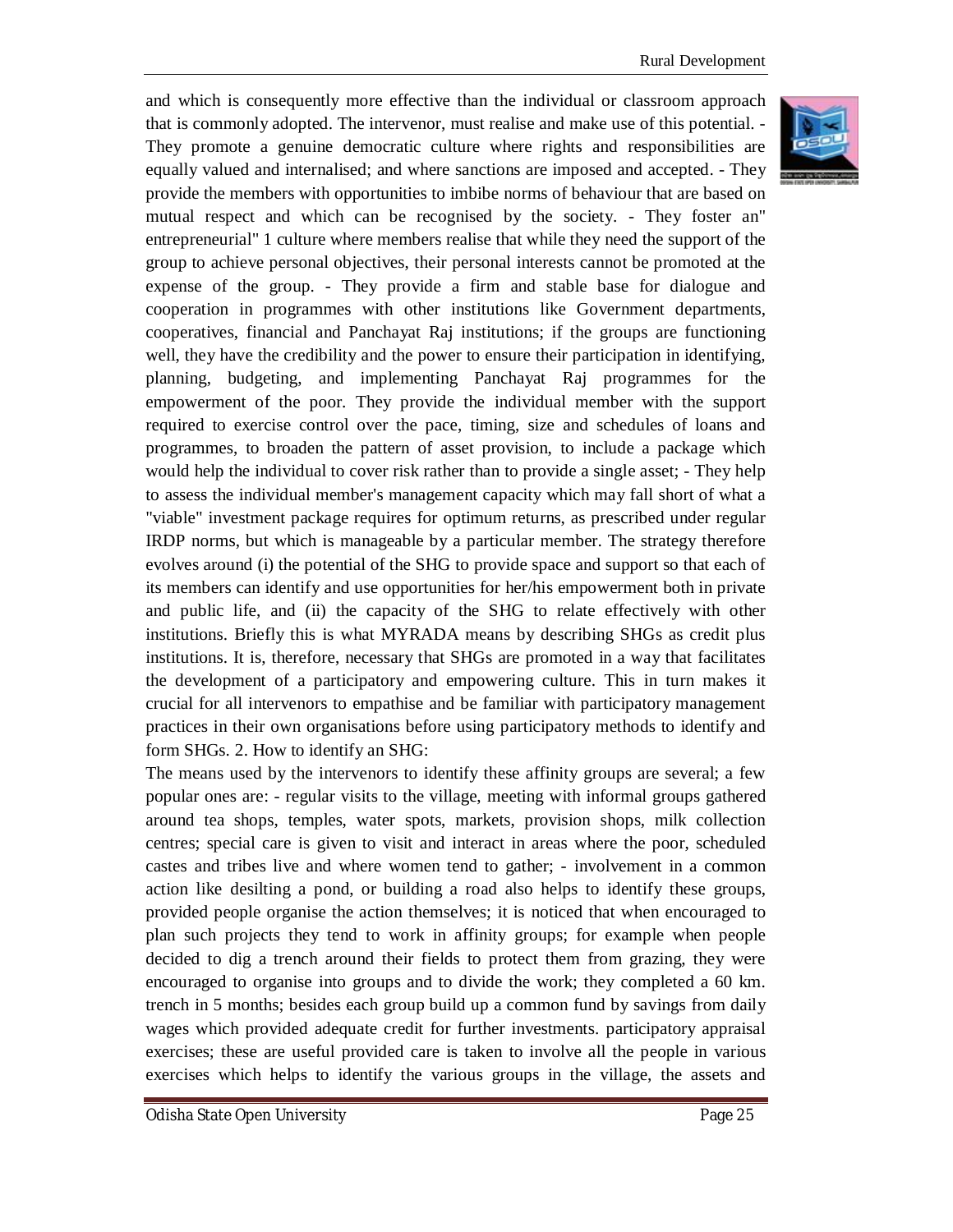resources of each family, the people's perceptions of who is poor, their credit needs and seasonal variations in the requirement of credit, etc. - in recent years, several groups outside our project areas who have experienced good SHGs functioning or where families from old SHGs have migrated or married, have approached our staff; they have already identified members among whom there is strong affinity and come to MYRADA to request for group training. 3. Constraints in forming SHGs : When MYRADA was invited to spread the strategy of "credit-plus" on the basis of self help groups, we found the following constraints: 3.1. Constraints arising from groups already formed under various other programmes: - several programmes fostered by Government. and private institutions had established groups which were used to implement prescribed programmes; there was no effort to foster a process of self help and to build sustainable institutions on the basis of "affinity". Most of these groups were based on eligible beneficiaries - the eligibility criteria was decided by those who formulated the ":scheme". Other groups, especially those fostered by NGOs who used group pressure as a primary strategy for change, were large - with over 50 members. These groups began to be called "self help groups" since this title was considered official; no effort was made to understand d the structure of a SHG and the process required to foster one. In many cases these groups are fulfilling the role entrusted to them under a particular programme; for example, those organised by NGOs are well suited to mobilise joint action on a particular issue, but they are not self help groups as described above. Those formed under Government programmes were "implementers" of a prescribed programme. Examples of such programmes where "groups" are organised as the final link in the delivery chain are DWCRA (Development of Women and Children in Rural Areas), groups organised under the Literacy and Mahila Samakhya programmes and Milk Societies which were being entrusted with micro finance functions.

# **THE PROCESS OF FORMING SHGs**

The process of SHG formation has features which could be separated into three phases for the sake of clarity. Who intervenes in each phase, how, and where, are questions which do not elicit answers which are common to all project areas; they cannot be standardised. A few guidelines, however, are useful, together with a few indicators regarding the features of the SHGs at the end of each phase which will help to provide a backdrop against which their progress can be assessed. Phase I - Identification and Formation of SHGs: 0 - 4 months This is a critical function on which depends all further progress of the group. MYRADA staff with experience in these areas have to take the lead in identifying an affinity group which develops into an SHG; inexperienced staff will not be equipped to perform the role of group identification. Care should be taken to ensure that MYRADA places experienced staff at middle management level to play a key role during this phase. Identification and formation of SHGs involves collection of information regarding credit needs, incomes and their seasonality, the availability of natural resources, skills and markets, people's perceptions of poverty and of intervenors, and the identification of social groupings in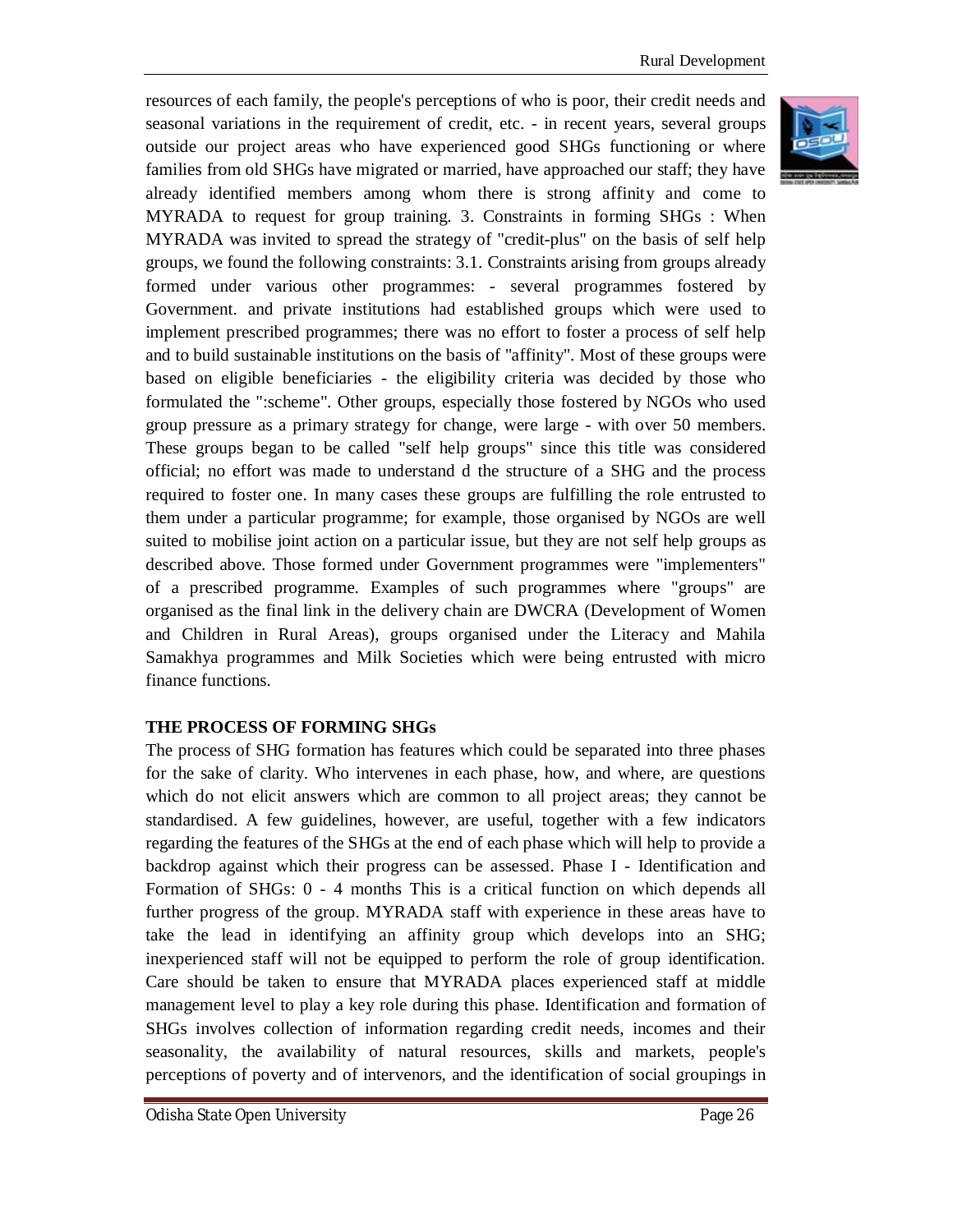society. Participatory Rural Appraisal methods have been useful in this area. The people are involved in collecting and correcting data in a manner in which all can participate using instruments to which they are accustomed like sticks, stones, seeds and coloured powders. During this phase, if the SHGs are entirely composed by women, it has been found necessary to meet with men and to explain what is going on, especially the benefits that will accrue to the family through SHGs. Group formation is not complete with the first meeting. It takes several meetings over a period of 2 to 4 months for the group to have definite membership. During this period members may leave and others may join if the group agrees. The meetings held during this period are not only social gatherings; the members also raise issues concerning the family and the village. Matters regarding savings and lending are also debated thoroughly as this is the major common function of the group. Agreement to save and to lend and the willingness to abide by group decisions without breaking bonds and confidence in the group indicate a degree of trust in one another; these are the building blocks of effective SHGs.

Critical Features of the SHG at the End of Phase I The group is identifiable; it is not a place where people can walk in and out at will. The members have agreed to save regularly, to create a habit of thrift and to establish a culture of self help. Some groups may have started savings. Basic records like (i) Attendance Register; (ii) Minutes Book; and (iii) Members Savings Ledgers and Individual Savings Pass books -if savings have started - should be maintained. The date, time and place of meetings must be decided on by the members and meetings held regularly according to the schedule. Two members of the group should be elected/selected who function as chairman and secretary. Many groups prefer to call them representatives since the titles of Chairman and Secretary tend to be interpreted as positions of power. The groups are encouraged by the intervenors to change the representatives every year and to elect/select the following year's representatives six months in advance so that they can be adequately prepared and trained. The group has given itself a name. If savings have begun, the group opens an account in the nearest Bank or Post Office. The account has two signatories, either one from the SHG and the other from the NGO intervenor or both from the SHG. Phase II - Group Stabilisation : From 4 months to 15 months MYRADA continues to play a key role in this phase as well; our staff attend all meetings and ensure that adequate support is provided so that: - Savings are regular and lending operations gather strength. This provides the members of the SHG with an opportunity to acquire the skills to manage its resources. The group decides on the rate of savings, on the timing of the loans, on the schedule of payments and repayments, and on the interest rates; it assesses when and whether the member needs a loan and whether she/he is able to use the loan effectively and to repay according to the schedule decided on. - Meetings are held regularly, preferably every week; attendance is maintained and averages over 80% and repayments over 90%; sanctions for default on repayment and for deviant behaviour (smoking at meetings, arriving late for meetings, etc.) are imposed and accepted. - The following books are maintained either by a literate member of the group or by the NGO staff or preferably by someone from the village who is paid for such services. (Admission Book, Attendance Register, Minutes Book, Members Savings Ledger,

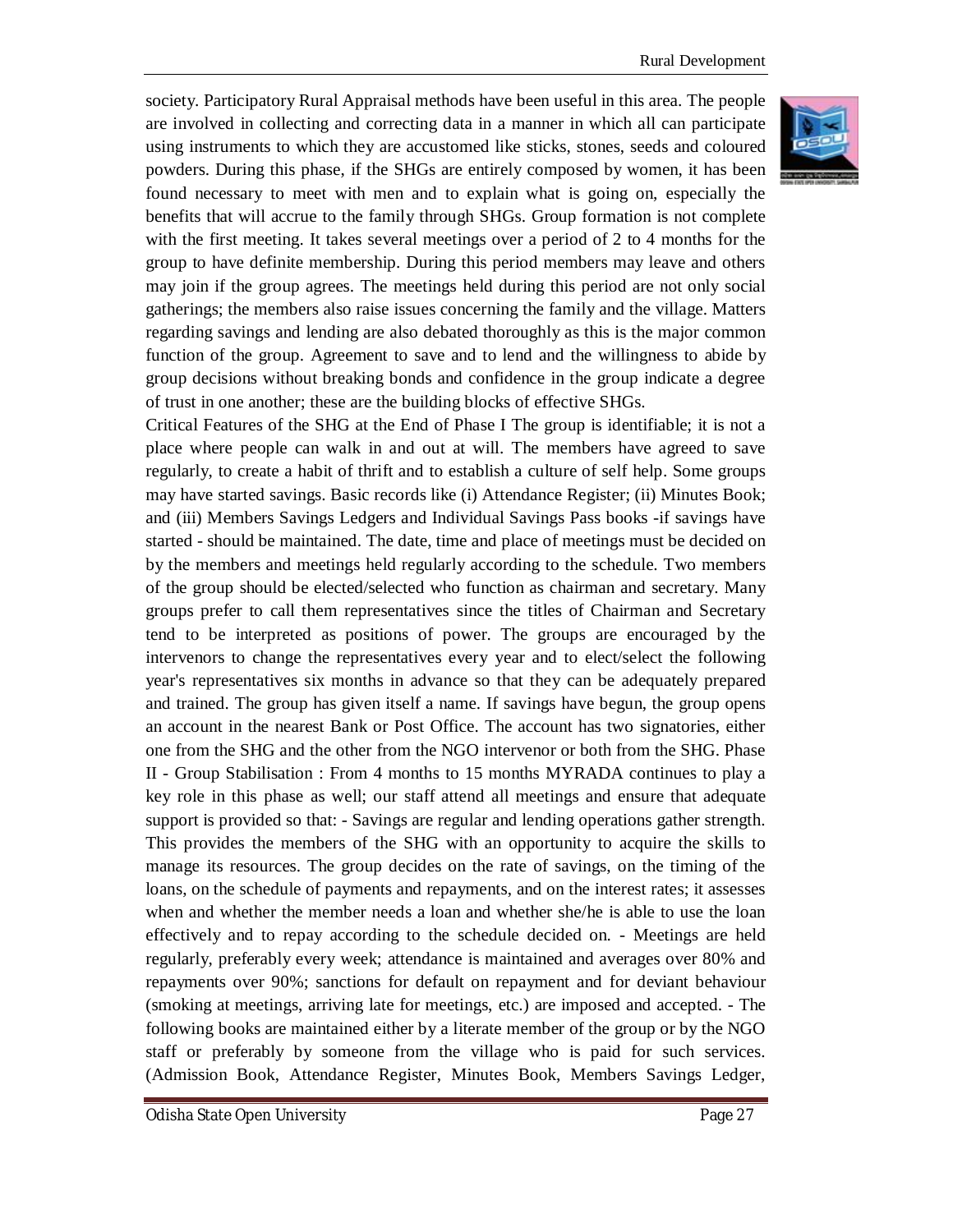Members Pass Book, Receipt Voucher, Payment Voucher, Cash Book, General Ledger, Loan Ledger, Stock Book.)



Gender issues concerning women in private and public life are raised and discussed. - Literacy and numeracy classes are conducted and attended by all members. - Common Action programmes are organised by the group. - They begin to interact with other groups, Government and private institutions. Group training is held regularly - at least 3 modules each of 2 days - during this phase to enable all to participate effectively, especially the weaker members (in some cases special modules may have to be conducted for them), to build group culture and to raise the level of commitment to mutual support and acceptance of group decisions, to develop self confidence in private and public life, to help members acquire the skills of conflict resolution, etc. Training of SHG Representatives : The two representatives who have been elected need to be trained to conduct meetings, to help the group to establish a supportive culture, to establish priorities in lending, and to impose and accept sanctions. They need to equip themselves with the skills of numeracy and literacy to enable them to keep a check on what is recorded in the Minutes and pass books. They need to develop leadership qualities and the confidence to relate with institutions like Government Departments and Banks as well as to provide leadership in organising common action programmes. It is important that the group selects/elects the representatives for the following year at least six months in advance to enable them to build up these skills and confidence. If the group representatives are not changed every year, there is a danger that power will accumulate in the hands of a few which will in turn prevent the effective participation of all members. Rotation of representatives provides all the members with an opportunity to acquire the skills of group leadership. Once the first set of representatives have handed over responsibilities they could play the role of group animators, after the groups have been in operation for 12 - 15 months, provided they have had at least 3-4 modules of training and exposure to operating SHGs. Experience in several MYRADA projects proves that there is no need to have animators at the village level. The responsibilities of conducting a group meeting, relating with the banks and with MYRADA can be carried out by the group representatives provided they receive training. Other group maintenance activities like keeping of accounts and records can be done by local people who are paid by the group on a job-by-job basis. The funds can come initially from MYRADA, but the group should select the person and fix the amount; it should be made clear to the group from the very beginning that MYRADA will only reimburse this amount for a period of 1-1/2 to 2 years.

Training of bare foot specialists in animal husbandry, agriculture and horticulture should be carried out intensively by MYRADA's Subject Matter Specialists or by contract services during Phase II. This will build up a cadre of field technicians. Training in animal care and breeding should also be given to women who own and manage animals. Common Action: One or two small common action programmes in the village are planned and implemented preferably in collaboration with other SHGs if they exist in the village. Gender Issues: Gender issues concerning women and the girl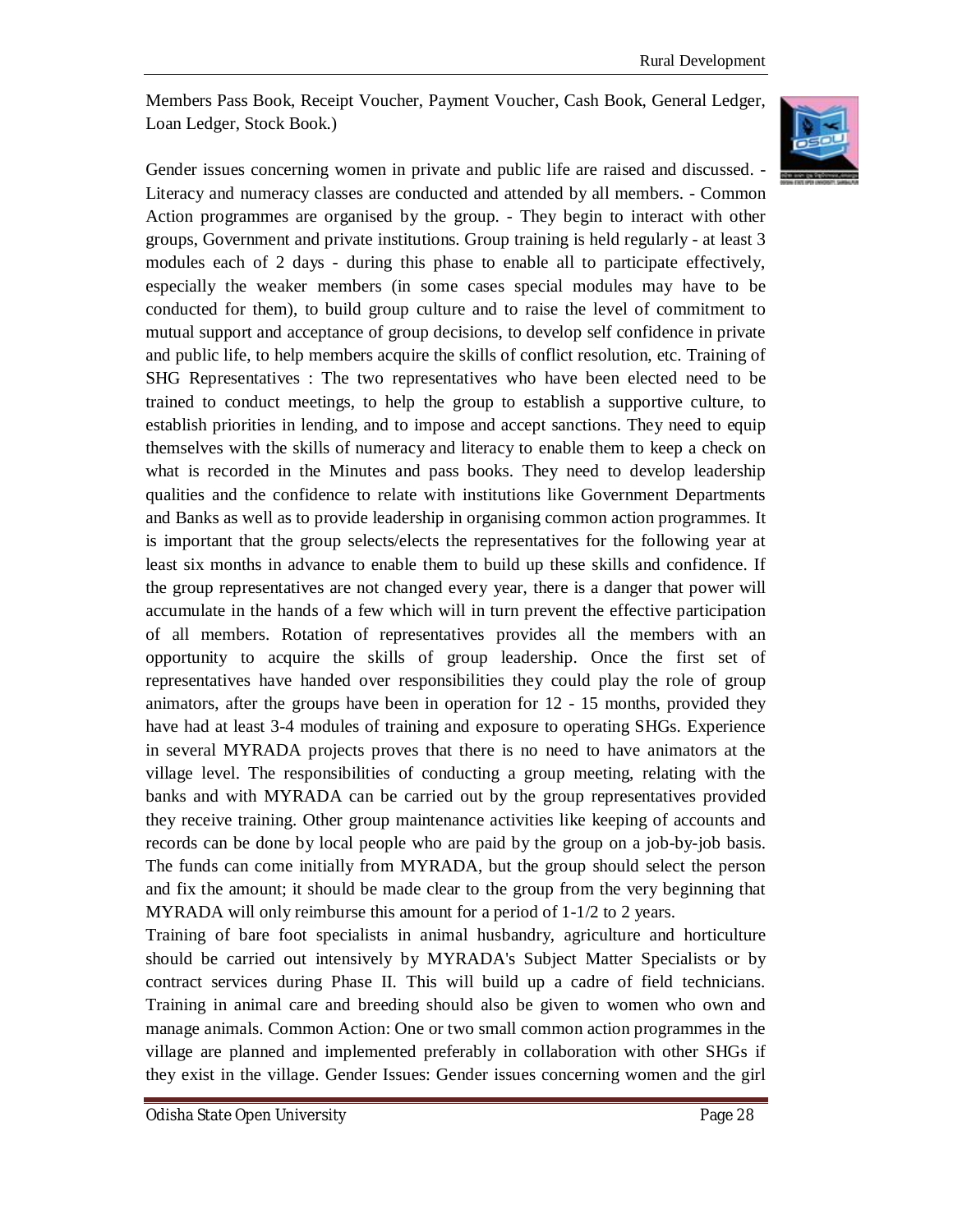child are raised at meetings and form an important part of training. Men are invited to participate in common action programmes and occasionally to SHG meetings. Negative reactions from men to women's absence from home when they attend meetings or are involved in common action or even to the increasing presence and profile of women in public life is a common feature during this period. MYRADA has to play a direct role to cope with this problem, even offering counselling services at the family level when the problem threatens to escalate. Support to the Common Fund of the SHG : After 6 - 9 months, if the SHG is progressing according to the indicators mentioned above, grants in instalments matching the savings or in a higher ratio depending on the performance of the group are credited directly to the common fund. This helps to build up available capital, enabling members to access larger loans for business, trading and other small income generating activities.

Features of the SHGs at the End of Phase II All the members are engaged in savings. Loans are provided to all. All transactions are supported with documentation; a summary of loans and recoveries is posted in a public place and regularly updated. The common fund is steadily increasing through interest, savings and fund raising by the group. The common fund is revolving; bank balance is low or nil. The recovery rate is consistently over 90%; attendance is consistently over 80%. The members have acquired the skills to conduct meetings and to resolve conflicts; perhaps, they have acquired skills in literacy and numeracy as well. Their confidence to act in public life has increased; they are able to relate with other institutions and Government as a group. Initial steps are taken to relate with the Bank and to negotiate a loan to the group. The group has the experience of organising and being involved in one or two common action programmes and in conflict resolution. The members of women groups have begun to address gender issues and to take small though significant actions both in public and at home.

#### **2.13 Let Us Sum Up:**

Successful voluntary organisations enjoy a special place within the voluntary sector. They have evolved innovative approaches and made concrete contributions for bringing sustainable development in rural communities. They have emerged as unique models to be emulated by other VOs  $\&$  INGOs. They have significantly influenced the policies of state and have effected course corrections in its approaches to rural development. ?he basic fundamental tenets intrinsic to successful voluntary organisations have been: visionary leadership; self-mobilisation of rural communities; efficient management of local natural resources. Beneficiaries become the owners managers of assets created during the process of rural development. We have, in the beginning explained the unique self-mobilisation of rural community in Ralegan Siddhi. Anna Hazare's missionary leadership has played a crucial role in bringing sustainable development in Ralegan Siddhi. A distinct feature of this community based voluntary organisation has been that it achieved remarkable success without any considerable support from outside development agencies. Ralegan Siddhi has acquired the status of a 'distinct development model', which is being emulated by VOs & NGOs all over the country. Next, we have

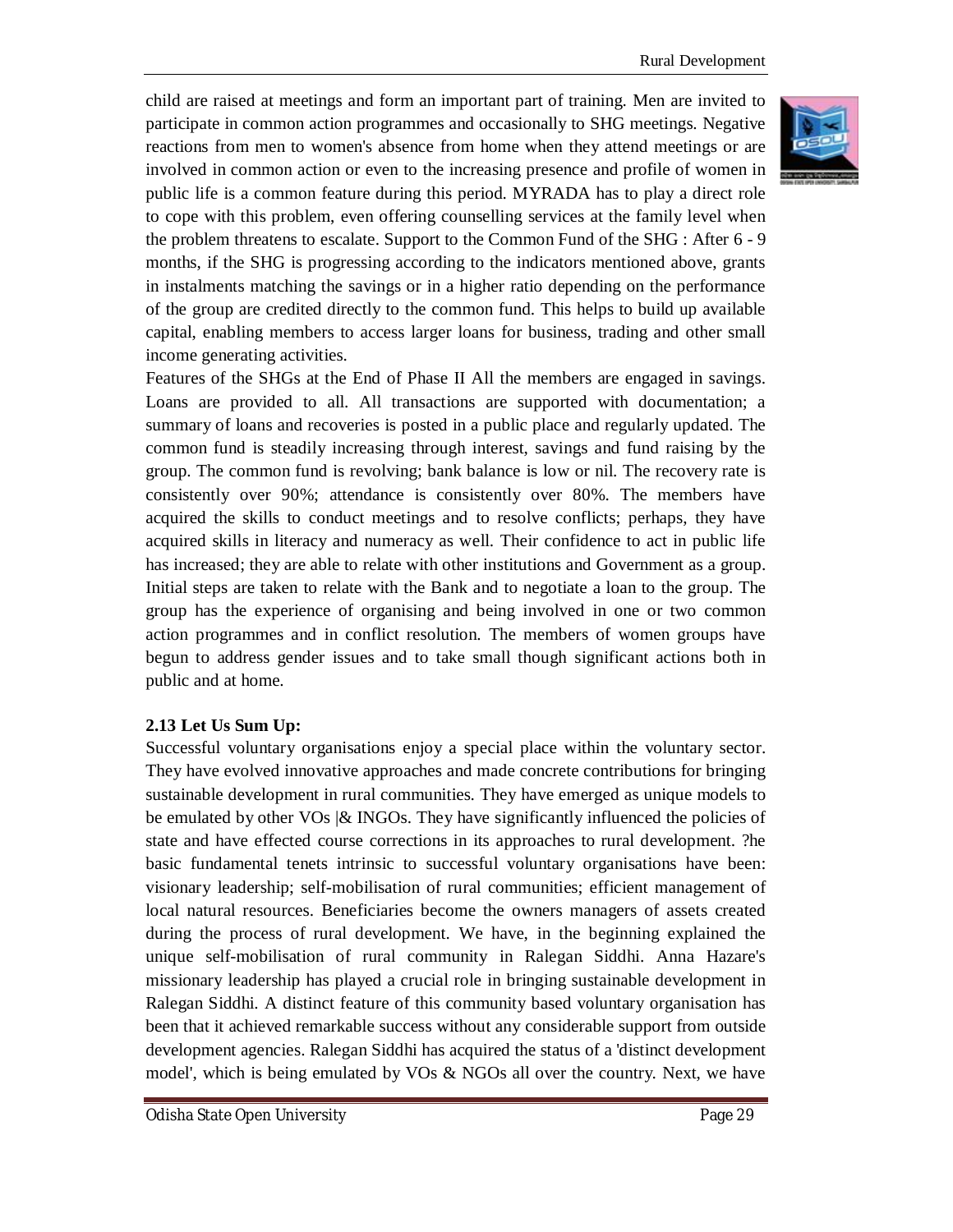explained the efforts made by SEWA in integrating poor self-employed women with mainstream economy by adopting the twin strategies of struggle and development. The basic premises of SEWA have been to furnish security of 'full-employment' and 'selfreliance' to poor women. The path breaking contribution of SEWA lies in retrieving the self-employed women from the margins of insecurity and liberating them from the vicious cycle of exploitation by money lenders. SEWA imparted sustainability to the vocation of self-employed women thus securing their socio-economic existence. We have explained the significance and role of SEWA Bank and its innovative integrated approach to micro-credit in regard to pdor self-employed women. 1 We have explained that PRADAN - an intermediary NGO, has strived to demystify VOs: Some Successful I standard technologies for the benefit of local communities in rural areas. It has acted Experiences as an interface between rural communities and scientific technological institutes or state and other development agencies. The approach adopted by PRADAN is unique and superior in the sense that it has displayed sensitivity and concern to reach the most marginalised people among the underprivileged communities in rural society as, I for instance, skin flayers, poor scheduled castes, tribes, women etc. We have explained the development activities of PRADAN pertaining to three distinct areas, viz., promotion I of tasar (silk); simplification of mushroom production technology; and demystification I I of technology for the benefit of skin flayers. Social Work and Research Centre has been successful in imparting sustainable development to rural communities in Tilonia, Rajasthan. We have explained that the contribution made by SWRC has brought out the fact that formal education or professional degrees are not a necessary precondition for the materialisation of development among rural communities. Bunker Roy's radical approach to rural development has challenged the fundamental premises of existing academic state perspectives on rural development. Barefoot college, an institution pioneered by Bunker Roy, is symptomatic of a paradigmatic break in the history of rural development in India. We have explained the significance and role of 'barefoot college' in effecting unprecedented self-mobilisation among communities in Tilonia. We have explained the outstanding and commendable contribution of Tarun Bharat Sangh to natural resources management, particularly watershed development in rural areas. The nature, significance and relevance of the contribution made by Tarun Bharat Sangh is remarkable in the rejuvenation of water harvesting structures in drought prone areas of Rajasthan. With the application of simple traditional technology in 'Johads', Tarun Bharat Sangh has successfully brought socio-economic prosperity, self-reliance and solidarity to rural communities in and around Bheekampura. Tarun Bharat Sangh has aroused national awakening about the value of existential linkages between local communities and natural resources, particularly watershed development in rural areas. From humble beginnings, the work of Tarun Bharat Sangh has culminated into a national level movement for the conservation of water and re-establishing the right of local communities over water in rural India.

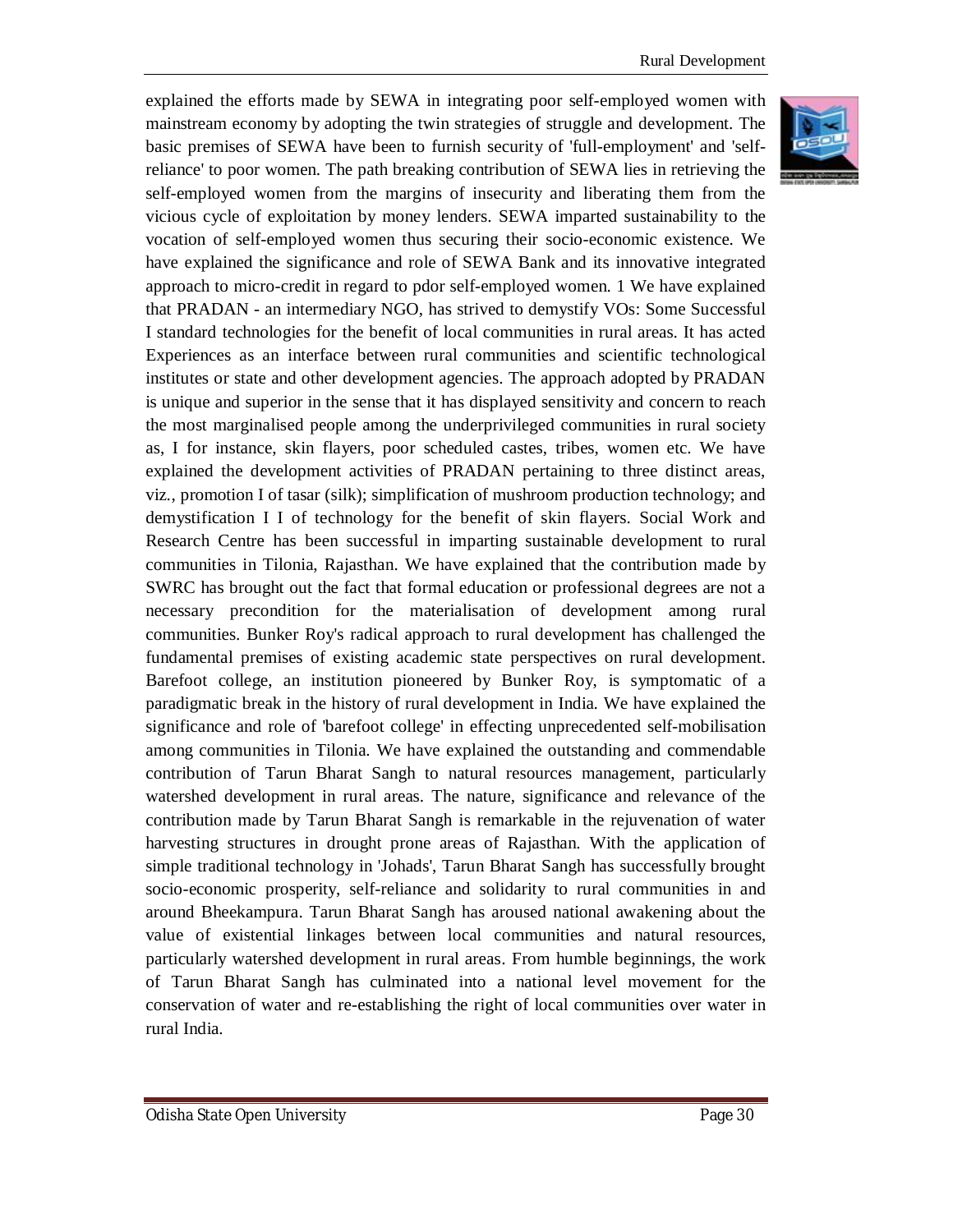Regarding MYRADA, the Phase II, MYRADA plays a key role in training of groups and group representatives, as well as in gender sensitisation. However, MYRADA moves away from direct intervention, to support the process of group growth by attending all meetings of SHGs and intervening when required. The Subject Matter Specialists play a direct role in training asset owners and village technicians. Phase III - Withdrawal : from 15 to 36 months Though intervenors need to integrate withdrawal in their strategy from the beginning of the process in order that interventions will support the growth of self reliant people's institutions and not increase their dependency, yet withdrawal becomes more tangible and acceptable after the major interventions required to build up the groups taper off. MYRADA expects withdrawal to be visible 15 months after the groups exhibit the features listed at the end of Phase II, which is about 15 to 20 months after the groups are identified. As the groups take on the major role in organisational maintenance, the intervenors gradually withdraw. To begin with, the intervenors reduce their attendance at weekly group meetings. Next the groups begin to pay for those maintenance services which they require. For example, a group would pay one person for writing the Minutes and for keeping accounts. MYRADA would still have to provide the services of its accountants for an annual audit, towards which service the group should be asked to contribute until it is capable of hiring these services on its own. The NGO also responds to requests to intervene in the event of a crisis situation which the group on its own cannot resolve. Major interventions during this period would be technical services for asset management and productivity, all round support for off-farm activities, especially for design, quality and marketing. These services could be provided partly by trained local bare foot specialists as in the case of animal husbandry, agriculture, sericulture and horticulture (for whose services the members of the group have capacity to pay either from their savings or by taking loans from the group) and partly by MYRADA staff or consultants. During this period MYRADA and the SHGs could also foster the emergence of apex bodies but the need for such bodies and their functions should be decided by the group. Experience with apex bodies has also shown that they are vulnerable to political influences or are used as steps towards political positions. Politicisation of apex bodies weakens and eventually destroys the self help groups. Care should be taken that the groups are strong enough to control the functioning of the Apex bodies before they are formed. In some projects, groups have restricted the roles of apex bodies to supervising the groups and to assist in problem solving; they have refused to give apex bodies any funds or the power to control resources. Where the Apex bodies have funds, care should be taken to audit them regularly. During this period the supportive role of MYRADA decreases. We need, however, to ensure that regular feedback and analysis of data is available in order to identify trends in financial management of the SHGs. The guidelines given in the "Blue Book" relating to the management of savings, the group's common fund, loans, book-keeping and audit help to identify important indicators of the SHGs' performance and should be applied regularly to groups in all MYRADA projects in order to assess over all performance of each group and to focus on those that are weak.